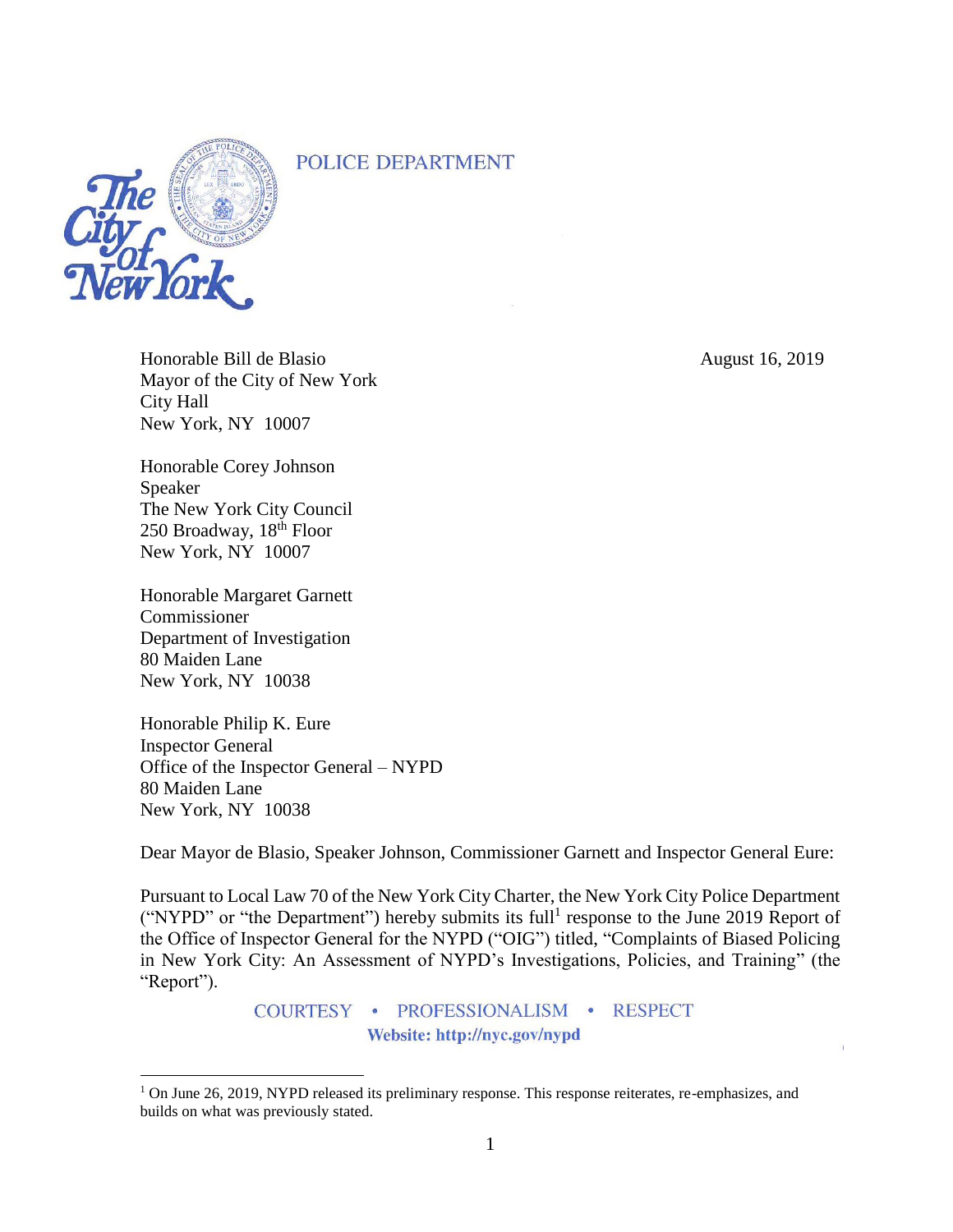### **Introduction**

 $\overline{a}$ 

The NYPD thanks the OIG for their work in this extremely important area and its acknowledgment of the NYPD's deep commitment to combating racial profiling and biased policing.<sup>2</sup> The NYPD keenly recognizes that the trust of the community in large part depends on the belief that its police department performs its job without bias or prejudice and that it responds to any deviation from that standard in an expedient and appropriate manner. Working closely with the Federal Monitor and plaintiffs in *Floyd* <sup>3</sup> over the last five years, the NYPD has refined its approach and has redoubled its efforts to prevent any biased policing in the first instance, and where found, in any form, to address it meaningfully.

The NYPD understands that constitutional, biased-free policing is foundational to building community trust and keeping New York City even safer. The NYPD is committed to addressing misconduct in any form, and has created comprehensive policies and procedures to prevent, investigate, discipline, and monitor any and all instances of biased policing. Whether enhancing training for officers, outfitting all 22,000 patrol officers with body-worn cameras, or dramatically reducing stop-question-frisk, every change is designed to bring the police and the community closer together and each has been overseen by the Federal Court and its monitor.

Since 2014, the NYPD has established in-depth biased policing-related training modules taught at the Police Academy, as well as mandatory day-long, in-service training on

<sup>&</sup>lt;sup>2</sup> In this response, we utilize the terms "racial profiling" and "protected-class profiling" to refer to those allegations of police actions motivated by the protected-class of an individual. These allegations are investigated by the NYPD. We use the term "protected-class slurs" to refer to those allegations of offensive language based on protected-class status investigated by the CCRB pursuant to the statutory scheme provided for in Chapter 18-A Section 440 of the New York City Charter. Lastly, we use the term "biased policing" interchangeably with our preferred term of "misconduct based on protected class" to refer collectively to both "protected-class profiling" and "protected-class slurs." It is not entirely clear to what extent OIG followed this same schema in its report. <sup>3</sup> *Floyd v. City of New York*, 959 F. Supp. 2d 668 (S.D.N.Y. 2013).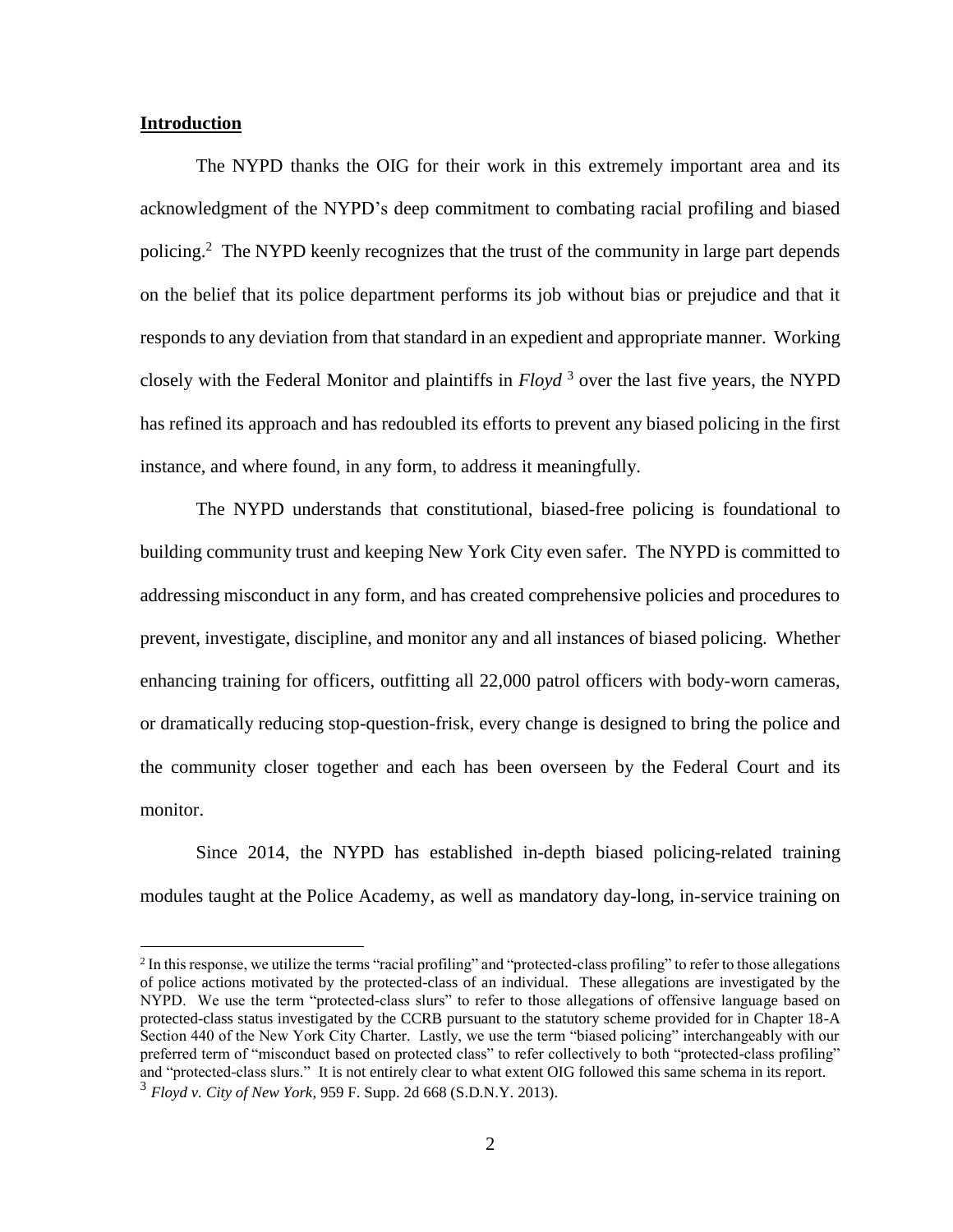implicit bias. In addition, the NYPD has instituted a revised and significantly strengthened written policy covering both biased policing and racial profiling. Furthermore, the Department has instituted an additional day-long in-service training program on investigative encounters, which is focused in part on the prohibition of utilizing race or other protected class factors in the motivation for any decision to question or stop an individual.<sup>4</sup> The NYPD has established a process to ensure thorough investigations of every allegation of racial profiling or biased policing, and has collected data related to such allegations and associated complaints, which is then analyzed to determine if any patterns or trends exist. Finally, and of great significance, the Department has now equipped every uniformed member of the service on patrol with a body-worn camera, which has allowed for better supervisory review of all officers, and for obtaining additional probative information in those underlying instances giving rise to complaints of biased policing. These efforts have been made with federal court oversight through the intense and continuing collaboration with the Federal Monitor and plaintiffs, and with community input and involvement.

More generally, over this five-year period, the Department has continued its efforts to increase diversity within the Department, 5 and has instituted Neighborhood Policing, which strives, through proactive interaction and trust-building, to improve police/community relations throughout the city. The NYPD strongly believes in the importance of establishing diversity within the Department, and building trust within the community, and credits these

<sup>4</sup> Patrol Guide 203-25 states, in relevant part: "3. Race, color, ethnicity, or national origin may not be used as a motivating factor for initiating police enforcement action. When an officer's decision to initiate enforcement action against a person is motivated even in part by a person's actual or perceived race, color, ethnicity or national origin, that enforcement action violates Department policy unless the officer's decision is based on a specific and reliable suspect description that includes not just race, age, and gender, but other identifying characteristics or information."

<sup>&</sup>lt;sup>5</sup> The Department is now a majority-minority Department. As of  $12/31/18$ ,  $48.7%$  of uniformed members were White, 15.1% were Black, 28.1% were Hispanic, 9.2% were Asian, and .1% Other.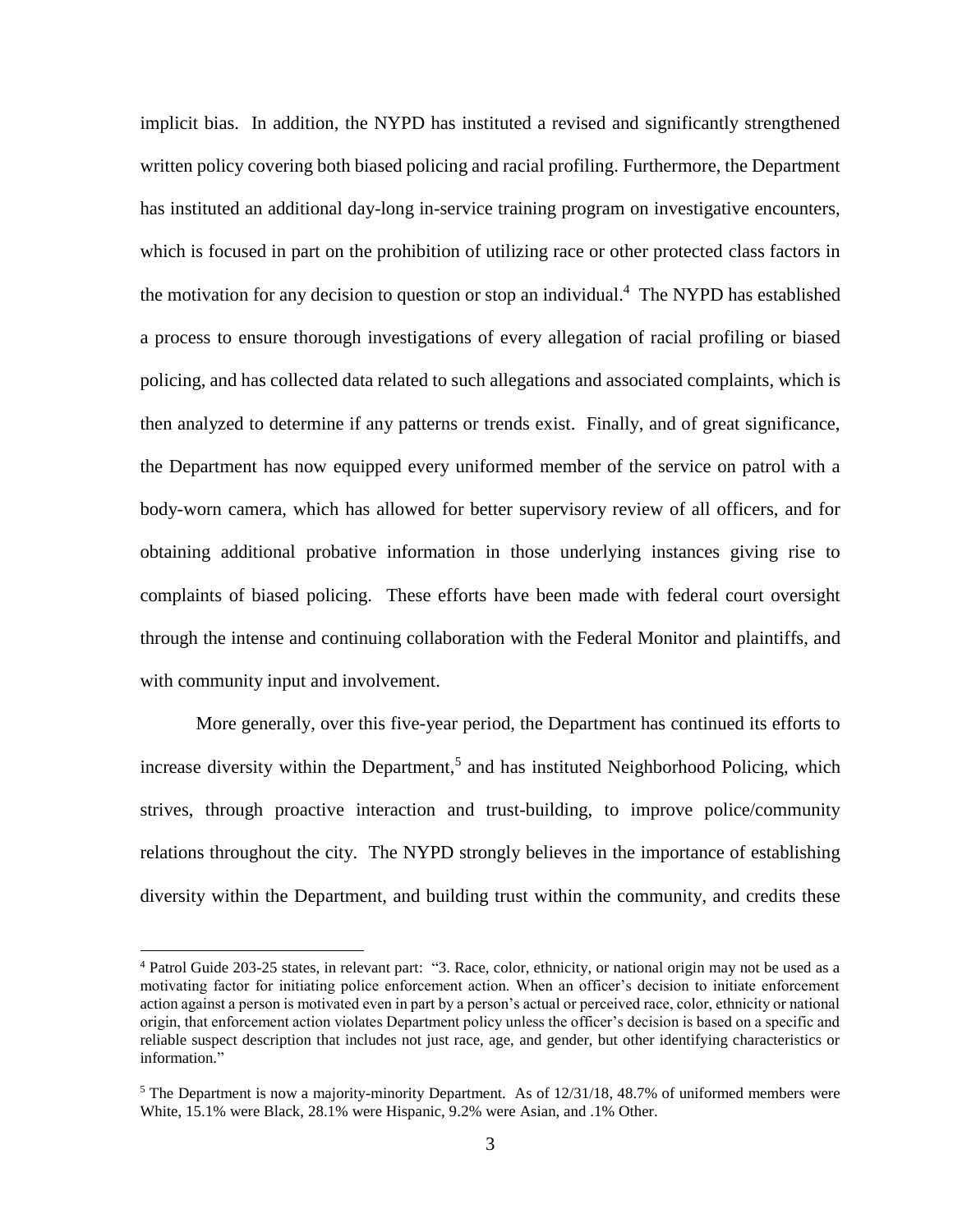initiatives with promoting empathy and reducing biases. It is worth noting that complaints of misconduct represent less than .001% of the tens of millions of citizen interactions that NYPD has had since 2014.<sup>6</sup> Most significantly, for the period of January 1, 2018 through July 31, 2018 there were a total of 460 protected-class profiling complaints received by IAB. This number was reduced to 316 complaints for the same period in 2019, representing a decrease of 31.3%. Lastly, since the filing of the OIG report, the Risk Management Bureau (RMB) has undertaken a non-disciplinary review of complaints alleging both protected-class profiling and offensive language, which could be indicative of an officer who can benefit from additional training irrespective of the disciplinary outcome of the Member of Service (MOS) case.

#### **Investigations**

 $\overline{a}$ 

While the Department's protected-class profiling investigations have yet to lead to a substantiated complaint of any **act** of protected-class profiling, (as opposed to a significant number of substantiated complaints alleging the utterance of protected-class slurs by officers), the Department believes that all of the efforts mentioned above have been extremely important and successful in educating its officers of their responsibilities to police in a fair and impartial manner. Likewise, these efforts have made officers aware of factors that could lead to constitutionally impermissible and morally unacceptable policing practices.<sup>7</sup> Any implication or inference that the Department is reluctant to substantiate such complaints is entirely

 $6$  These interactions include 911 calls, 311 calls, arrests, summonses, as well as other interactions such as those at parades, demonstrations, and protests.

<sup>7</sup> Patrol Guide Procedure No. 203-25 details the Department Policy Prohibiting Profiling and Biased-Based Policing. Section 2 of that policy describes police-initiated enforcement actions as "including, but not limited to, arrests, Level 3 Terry stops, frisks, searches, summonses, and motor vehicle stops…"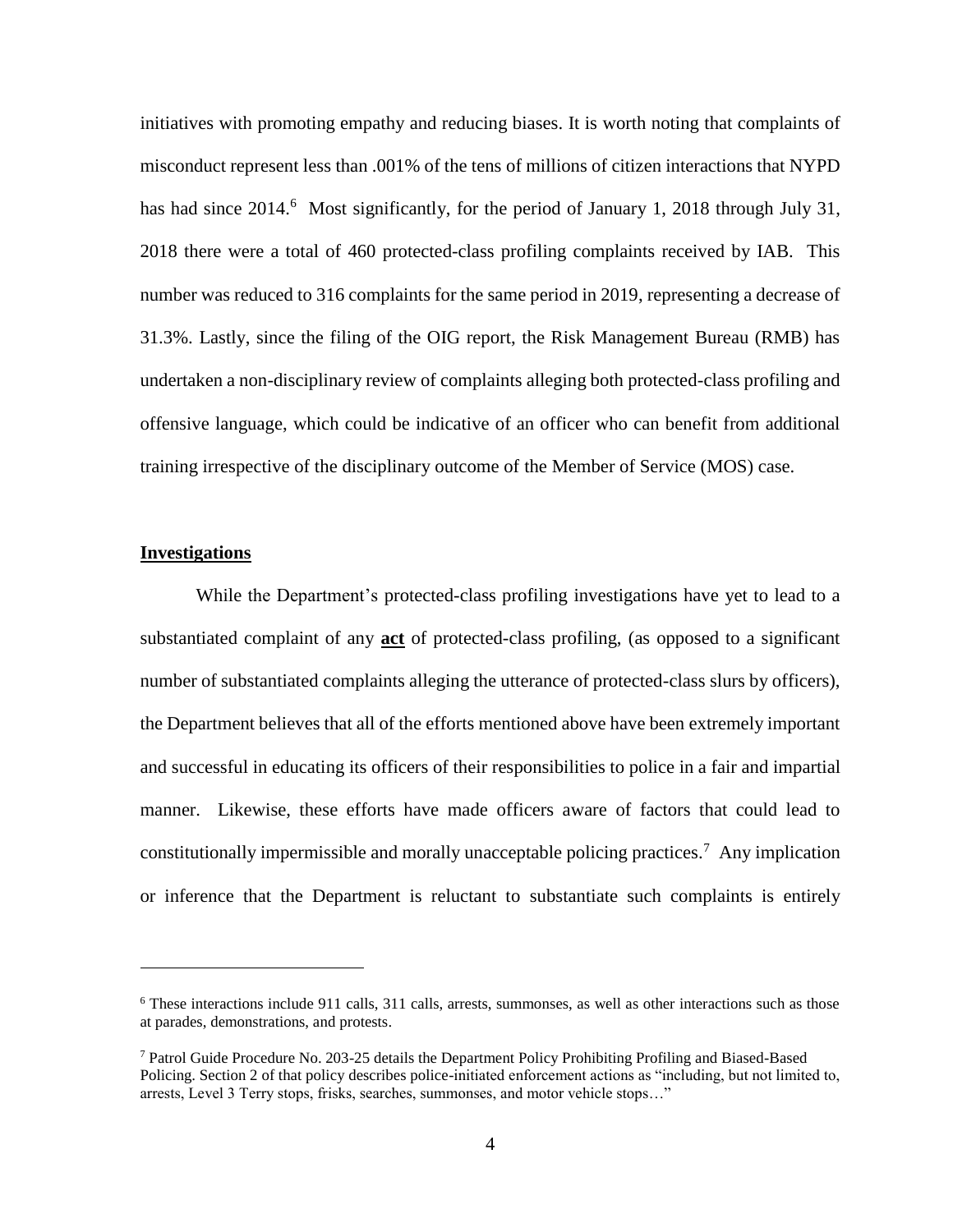misplaced. Many types of police misconduct are substantiated on a regular basis, some more serious than others. Simply put, the NYPD is committed to addressing misconduct in any form. The difficulty, as the Report correctly points out, in proving **acts** of profiling, rests with the requirement of proof of intent and motivation for the police action taken.

The OIG reviewed 596 closing reports of cases containing 888 allegations of profiling. Of those 888 allegations, they did not find that any of the allegations that they reviewed should have been substantiated on the basis of available evidence.<sup>8</sup> Specifically, in the seven (7) cases listed as examples of the types of investigations reviewed by the OIG, a detailed analysis of the cases reveals that the investigators not only properly investigated the cases, but had more than sufficient evidence to support the eventual findings.<sup>9</sup> The NYPD strives for continuous improvement in all of its endeavors and will continue to work with our stakeholders to improve on the very significant advances that have already been achieved.

#### **Timing and Scope of OIG's Inquiry**

 $\overline{a}$ 

Beginning in 2014, the NYPD has continuously and diligently worked with stakeholders to address the issue of biased policing, with much of that work occurring since the endpoint of the OIG inquiry. $10$ 

<sup>&</sup>lt;sup>8</sup> In citing examples of Bias Policing Investigations, OIG did not review complete investigative files, but rather, only the closing sheets of investigated cases. Had they done so, they would have found that the disposition reached in each case was appropriate based on the facts and applicable evidentiary requirements. That two or three other police departments have, on extremely rare occasions, been able to meet such evidentiary requirements, is solely case dependent, and should not serve as a substitute for a full evaluation of the investigation and findings of each case investigated by NYPD.

<sup>&</sup>lt;sup>9</sup> See Appendix A for an in-depth summary of each of the seven (7) cases the OIG proffered as representative examples of Bias Policing allegations.

 $10$  The period of review of the OIG's inquiry, which ends mid-2017, does not reflect all of the efforts and reforms undertaken by the NYPD to date. Our response incorporates all updates to the NYPD's policies and practices to date, making this response accurate at publication.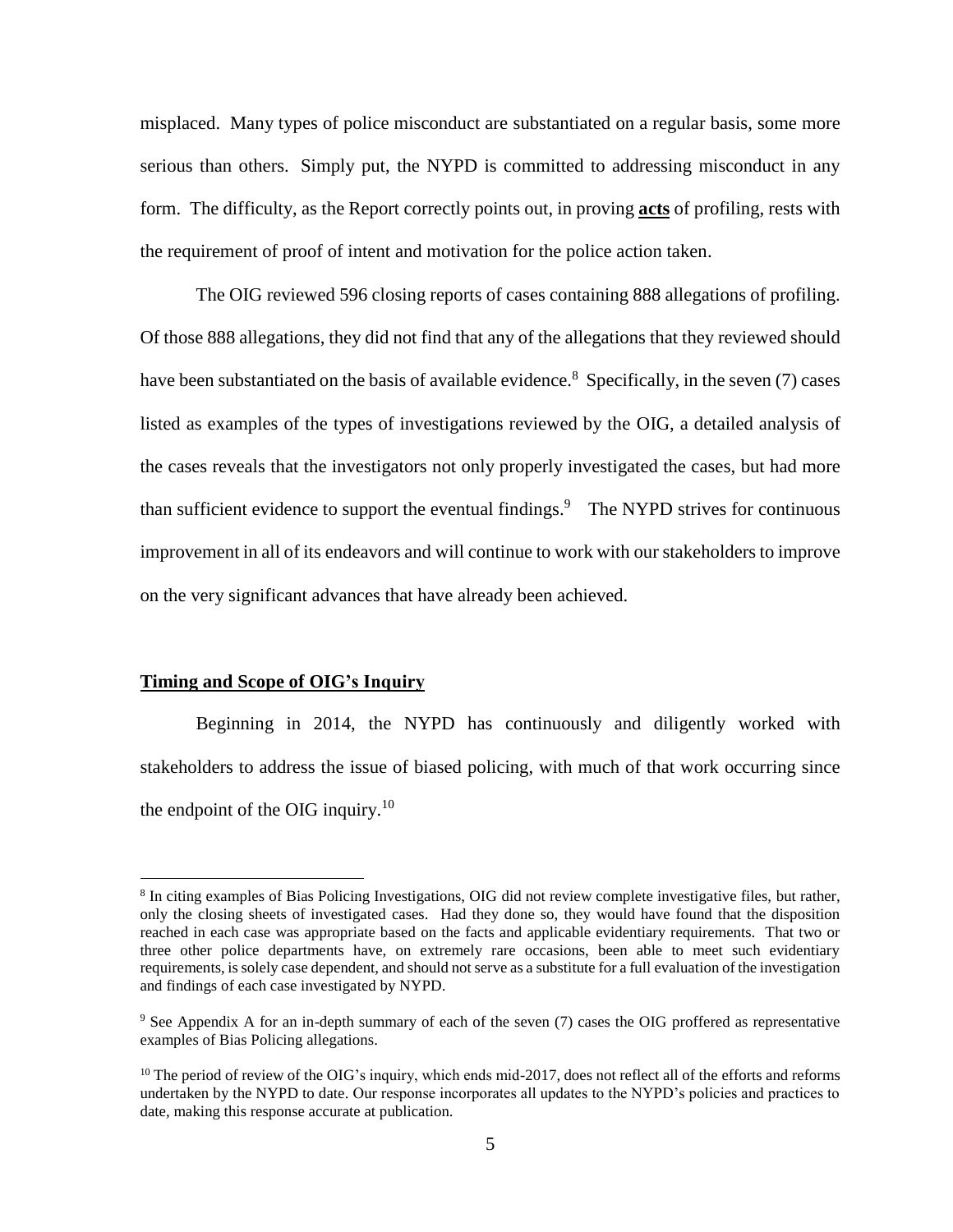In addition to the reforms noted above, two issues raised in the Report have already been fully addressed since mid-2017. A department case management system, instituted in January 2018 and now used to document biased policing investigations, does not permit investigators to close cases until they have documented at least three attempts to contact a complainant. These three required attempts include phone calls, certified letters, and in-person follow up attempts.<sup>11</sup> Furthermore, the system requires investigators to sub-classify each case in accordance with the NYPD's nine defined sub-classifications.

With respect to potential mediation of allegations of biased policing, the NYPD and the Civilian Complaint Review Board ("CCRB") conducted detailed discussions in mid-2018 about instituting mediation for biased policing complaints, and have continued those discussions as recently as July of 2019. We consider mediation to be a viable recommendation and will continue discussions towards possible implementation.

A number of the recommendations in the Report have been the subject of ongoing discussion by the NYPD and the CCRB – some as early as 2014. In furtherance of those prior discussions, we have expanded the working group to include the City Commission on Human Rights ("CCHR").<sup>12</sup> The group will review the feasibility of the CCRB expanding its Abuse of Authority jurisdiction to cover biased policing allegations, study ways to improve the investigation, policies, and training of biased policing complaints, and explore means of implementation.

It should be noted that the majority of reforms in the area of biased policing have been overseen and approved by the federal court supervising the *Floyd* case and that the Federal

<sup>11</sup> *See* Internal Case Management Tracking System User Manual published January 2018, page 61.

<sup>&</sup>lt;sup>12</sup> The first meeting of the working group was held on July 29, 2019.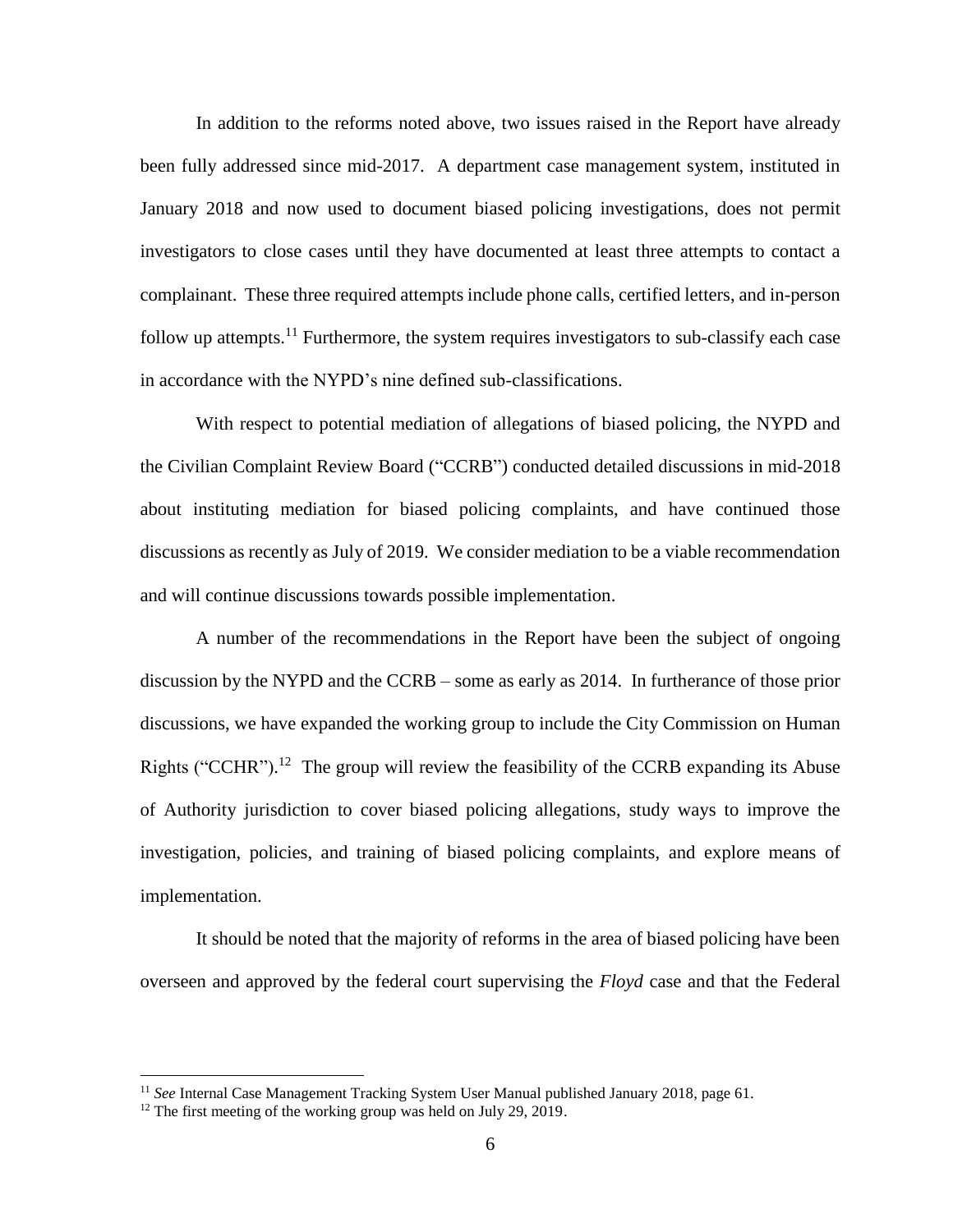Monitor has reviewed, and will continue to review, a sample of full investigative files for adequacy and adherence to investigative protocols.

#### **Protected-Class Slurs**

As with protected-class profiling cases, the NYPD has zero-tolerance for racial and other protected-class slurs. The policy prohibiting slurs is drilled into members of the service from their earliest training as recruits in the Academy and is reinforced in a variety of different ways by in-service training.<sup>13</sup>

Complaints of racial and other protected-class slurs are investigated by the CCRB as cases of offensive language, pursuant to the statutory division of investigative responsibilities between the CCRB and the NYPD.<sup>14</sup> If the complaints are substantiated, they come to the NYPD for a final determination of penalty, if applicable. The NYPD investigates biased policing **acts**, otherwise known as profiling, as opposed to offensive language based on racial or other protected-class slurs. Offensive language complaints can be substantiated without proving that the underlying motivation or intent of the person uttering the slur was the complainant's protected status. In contrast, substantiating a racial or other protected-class profiling allegation requires proof of that motivation or intent on the part of the police officer by a preponderance of the evidence. As explicitly recognized by the OIG, absent direct evidence, it is extremely difficult to meet this burden of proof. Even the best investigative

<sup>&</sup>lt;sup>13</sup> Patrol Guide 203-10 Public Contact- Prohibited Conduct

<sup>&</sup>lt;sup>14</sup> New York City Charter, ch. 18-A  $\frac{440(c)}{1}$  states, "[t]he board shall have the power to receive, investigate, hear, make findings and recommend action upon complaints by members of the public against members of the police department that allege…use of offensive language, including, but not limited to, slurs relating to race, ethnicity, religion, gender, sexual orientation and disability. The findings and recommendations of the board, and the basis therefore, shall be submitted to the police commissioner."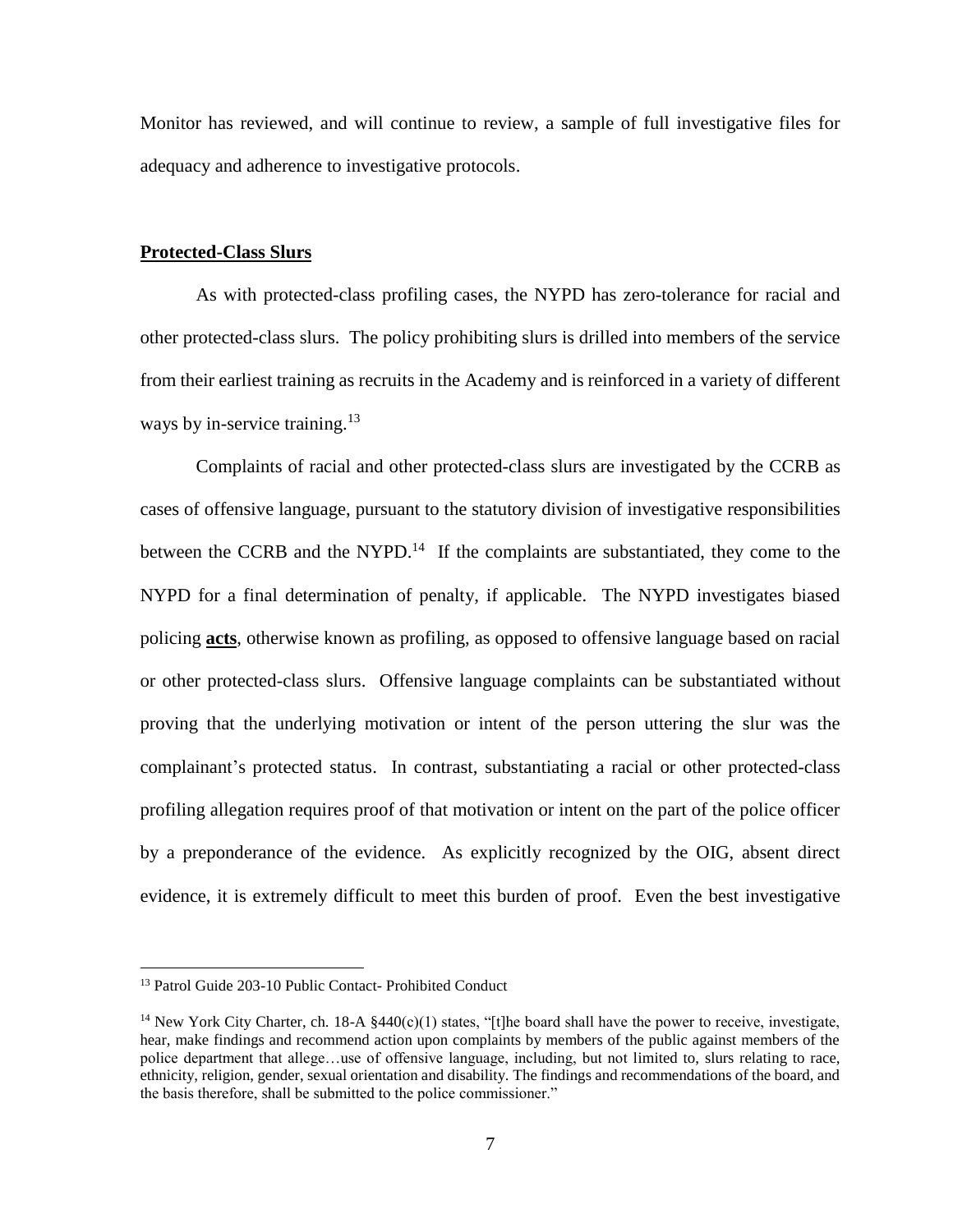protocols, and the NYPD believes that it has the best protocols in place, cannot go inside an officer's mind to glean, and prove by a preponderance of the evidence, intent or motivation.

We agree with the OIG that complaints and investigations of protected-class slurs should be included when considering the NYPD enforcement totals relating to misconduct involving protected classes. If substantiated allegations of slurs directed at people of a protected class were included by the OIG in the reporting of the NYPD's resolution of protected-class misconduct allegations, as has been done in other jurisdictions including, as noted in the Report, Seattle, Baltimore, and Grand Rapids, the number of substantiated allegations of misconduct based on protected-class would increase from zero substantiated allegations to forty-nine,<sup>15</sup> higher than the number of allegations substantiated by any other major city police department.

We disagree, however, with the OIG's suggestion that a higher bar be applied to slur cases, requiring proof of intent, as is required in the profiling cases.<sup>16</sup> From a practical point of view, substantiating these cases under the current regime allows for appropriate intervention and discipline that usually could not be imposed if the cases had to meet the higher standard, which, as noted by the OIG in the Report, is very difficult to achieve. It should be noted that, to the extent that a profiling allegation reveals evidence of a protected class slur, that aspect of the case is referred by the NYPD to the CCRB for investigation and disposition. Likewise, to

<sup>&</sup>lt;sup>15</sup> This number includes all substantiated allegations of offensive language involving a protected class, and is broken down as follows: 2014 (6 allegations); 2015 (8); 2016 (16); 2017 (10); 2018 (9). Of these 49 allegations, 10 were based on race as the protected-class, 15 on gender, 6 on ethnicity, 4 on religion, 3 on sexual orientation, 2 on physical disability, and 9 on "other." Interestingly, in three cases NYPD sought a greater penalty than that requested by CCRB. The Department imposed various penalties on many of these allegations including instructions, command disciplines, and loss of vacation days.

<sup>&</sup>lt;sup>16</sup> The other jurisdictions that include racial slurs as actionable instances of biased policing do not have a requirement that the intent or motivation of the offending officer be established.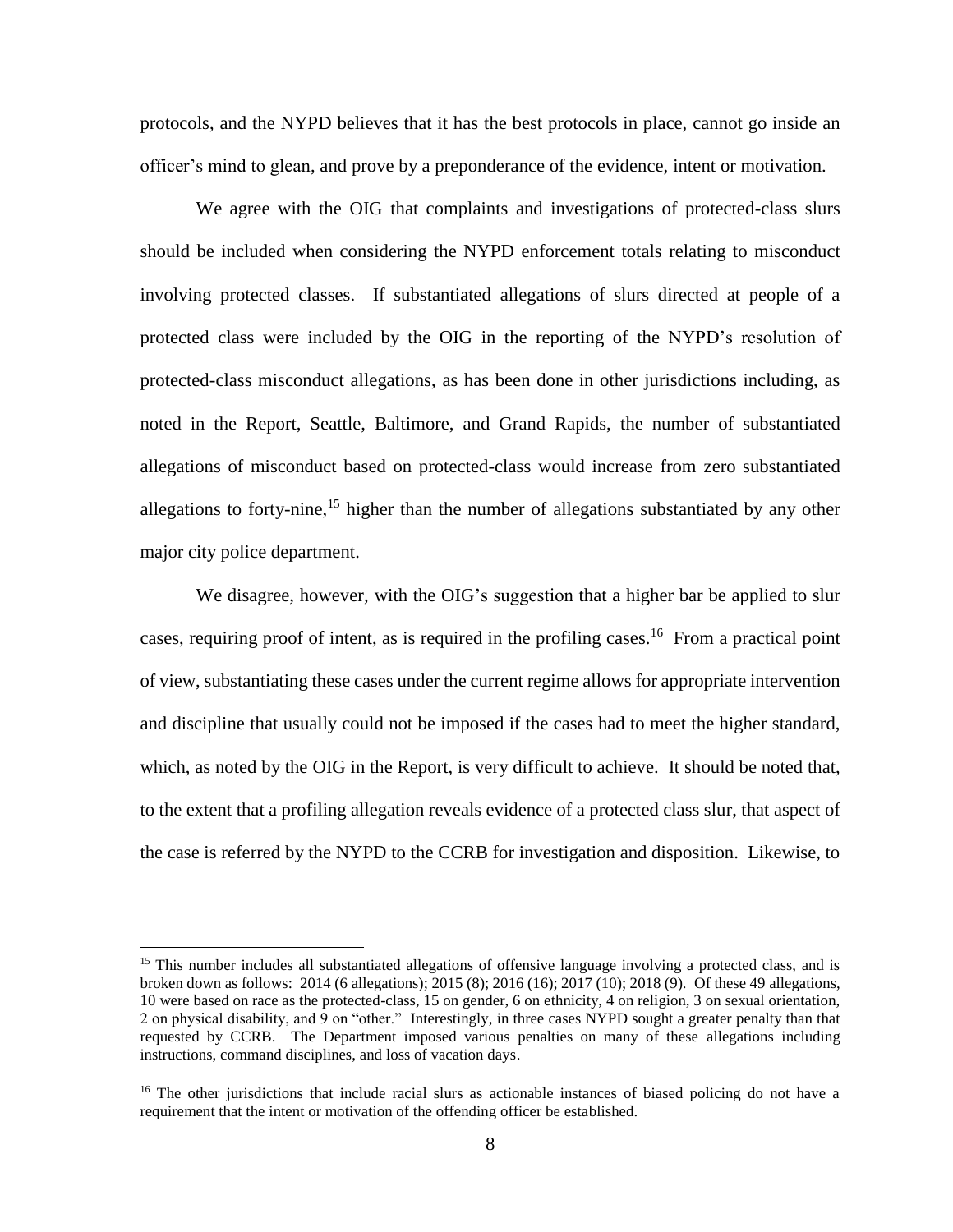the extent that a protected class slur reveals evidence of protected-class profiling, that aspect of the case is referred by the CCRB to the NYPD for investigation and disposition.

#### **Training**

 $\overline{a}$ 

The OIG recognized the great strides that have been made in the training of our investigators since 2014. The Department continues to improve the training process by issuing written clarifications about how various aspects of a biased policing investigation must be conducted and for what purposes certain items may be considered. The Department has also issued written instructions that biased policing allegation cases may only be assigned to those investigators who have undergone the appropriate training. Before investigating these highly important cases, experienced investigators receive two weeks of robust training to effectively investigate complaints against Members of the Service (MOS). This intensive, targeted, and comprehensive training incorporates the two-hour biased policing module referenced by the OIG in the Report. $17$ 

With respect to training since mid-2017, an additional eight hours of instruction dedicated to biased policing has been added to the recruit curriculum, and is also mandatory training for all uniformed members of the Department. The OIG observed this training and their comments were added to comments by the Federal Monitor and their expert, Jennifer Eberhardt, as well as those of the Floyd plaintiffs, for incorporation into the final version of the training. In addition to dedicated training, there are numerous classes, training sessions, and workshops that address many different topics, including anti-bias awareness at the recruit training level. Training in these areas does not end once a recruit graduates the academy.

<sup>&</sup>lt;sup>17</sup> This training has recently been observed by the Federal Monitoring team, who indicated that the training was very good and in accordance with the court-approved training materials.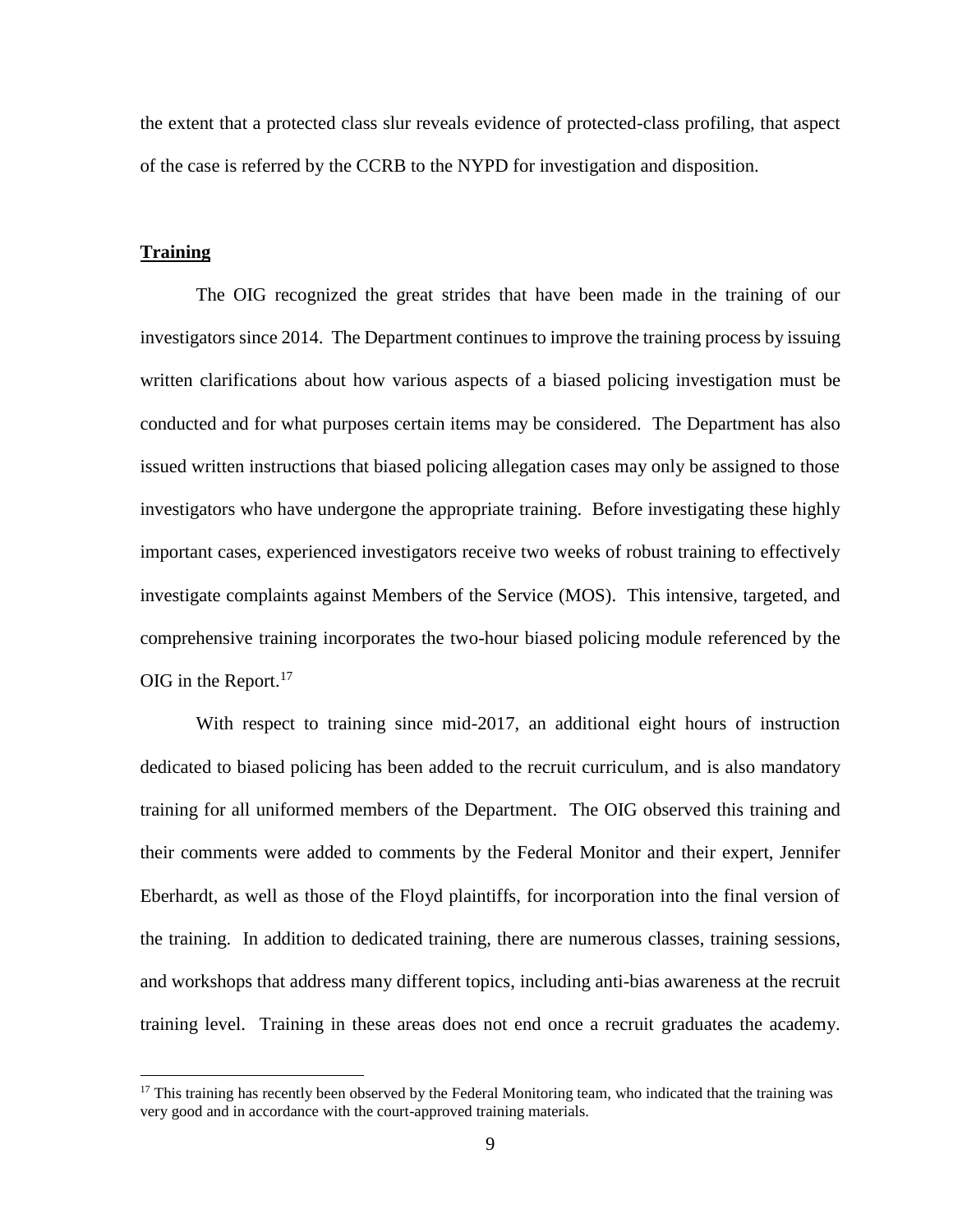There is continued in-service training for line officers as well as continued leadership training for those MOS in supervisory positions.

#### **Investigations**

 $\overline{a}$ 

The Report points to alleged deficiencies in the way that protected-class profiling cases have been investigated, but in no case was there any indication from the Report or from the OIG that a disposition which was reached was inappropriate. While not every investigation through mid-2017 was perfect, the vast majority of investigations were done in complete accord with the established protocols. The Department has worked diligently to correct even minor deficiencies such as miscategorization<sup>18</sup> and has re-emphasized the need for prompt interviewing of both subject officers and complainants. In some cases, however, interviews are not possible for any number of valid reasons. Such is the case when officers are not identified and an appropriate investigation fails to identify the alleged offending officer. Similarly, complainants can be unavailable for any number of reasons. <sup>19</sup> With respect to the OIG indicating that some investigations were conducted by untrained investigators, it does not appear that any untrained investigators were primarily responsible for any profiling

<sup>&</sup>lt;sup>18</sup> There are nine available sub-categories applicable to all Profiling allegation investigations. Those subcategories are: Race/Color/Ethnicity/National Origin; Alienage/Citizenship Status; Gender/Gender Identity; Sexual Orientation; Age; Religion; Disability; Housing Status; and Other. While an investigator may assign multiple sub-categories to one Profiling allegation, neither this, nor any other section of IAB Guide 620-58, requires the assignment of multiple sub-categories or states that assigning only one sub-category of multiple possibilities deems the case "incorrectly or improperly" sub-categorized. Of the 56 cases the OIG claims were improperly sub-categorized, 30 of those cases contained at least one applicable sub-category consistent with the IAB Guide requirements. Seven cases involved an allegation that could apply to different sub-categories in addition to the one chosen. The remaining 19 cases were either miscategorized or did not contain a sub-category.

<sup>&</sup>lt;sup>19</sup> Of the 20 cases where Officers were not interviewed per the OIG, in ten (10) of the cases, the investigator properly documented why the interview was not feasible. Of the 123 cases the OIG claims the required in person interviews of complainants and witnesses were not properly conducted, approximately two-thirds of these cases involved scenarios where the complainant was: (1) uncooperative, (2) anonymous, (3) unreachable, or (4) inaccessible due to an attorney's advice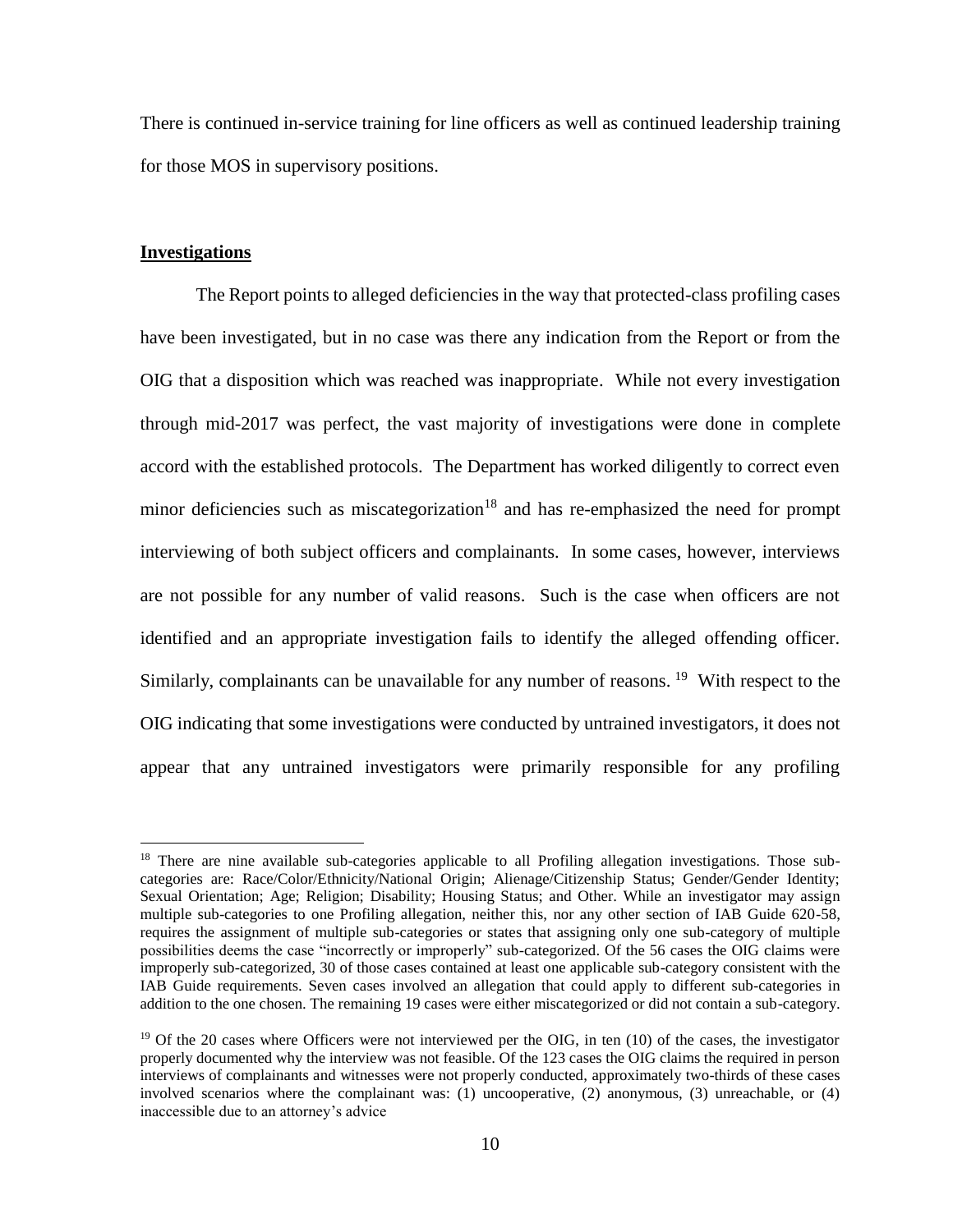investigations. Rather, it appears that some investigators who had not yet received their additional two hour training were working alongside of trained investigators, essentially engaging in field training.<sup>20</sup>

#### **Response to OIG Recommendations**

The following are the Department's responses to the OIG's Report recommendations.

# **A. NYPD Policies**

 $\overline{a}$ 

1. NYPD should amend its Patrol Guide policies to explicitly require NYPD officers and nonuniformed employees to report instances of biased policing upon observing or becoming aware of such conduct.

#### NYPD Response: *Accepted in Principle<sup>21</sup>*

PG 207-21 (*Allegations of Corruption and Other Misconduct Against Members of the Service)*  clearly and unambiguously requires any MOS who observes any misconduct to report same and provides detailed instructions on the protocol to be followed for such reporting. Any violation of either protected-class profiling (PG 203-25 *Department Policy Prohibiting Racial Profiling)* or the use of any protected class slur (PG 203-10 *Public Contact – Prohibited Conduct*), would clearly constitute misconduct requiring reporting under 207-21. The Department does not believe a separate Patrol Guide procedure requiring the reporting of biased policing is necessary. It would, by implication, diminish other areas of misconduct which would need to be reported, if observed.

<sup>&</sup>lt;sup>20</sup> When notified of the OIG's concern, written instructions were disseminated reiterating the requirement that all profiling investigations only be conducted by those investigators who had already received the training.

<sup>&</sup>lt;sup>21</sup> "Accepted in Principle" is meant to connote that NYPD agrees with the essence of the recommendation and has or will implement the recommendation's spirit, but not necessarily in the prescribed manner suggested by the OIG.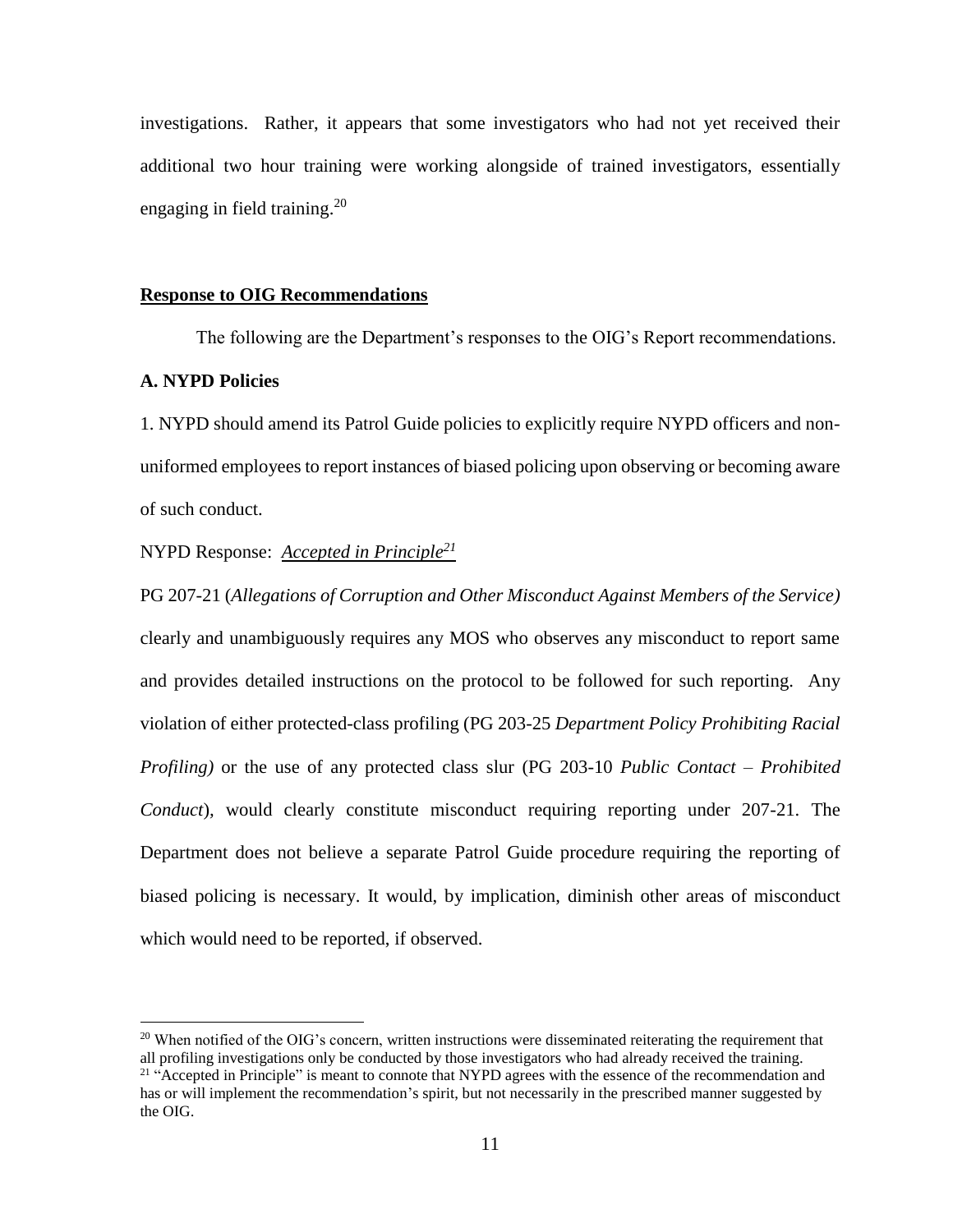2. NYPD should amend its Patrol Guide policies so that complaints alleging the use of offensive or derogatory language associated with an individual's actual or perceived protected status, such as racial slurs, are classified as biased policing if there is a discriminatory intent.

NYPD Response: *Accepted in Principle.*

We agree with the OIG that complaints involving protected class slurs should fall under the umbrella of "misconduct involving protected classes" and be counted in statistics of complaints and dispositions of such misconduct. That being said, a slur cannot satisfy the requirement of the Administrative Code Section 14-151 which requires that it be a law enforcement action (as opposed to offensive or derogatory language) that is motivated by the protected class of the complainant that gives rise to a complaint of biased-based profiling. As detailed in PG 203-  $25:$ 

Section 14-151 of the New York City Administrative Code and Department policy prohibit bias-based profiling and include demographic categories in addition to race, color, and national origin. The Administrative Code and Department policy prohibit the Department and individual officers from intentionally engaging in bias-based profiling, which is defined as "an act of a member of the force of the police department or other law enforcement officer that relies on actual or perceived race, national origin, color, creed, age, alienage or citizenship status, gender, sexual orientation, disability, or housing status as the determinative factor in initiating law enforcement action against an individual, rather than an individual's behavior or other information or circumstances that links a person or persons to suspected unlawful activity."

Moreover, as noted above, the New York City Charter, mandates that offensive or derogatory

language be investigated not by NYPD, but rather by CCRB.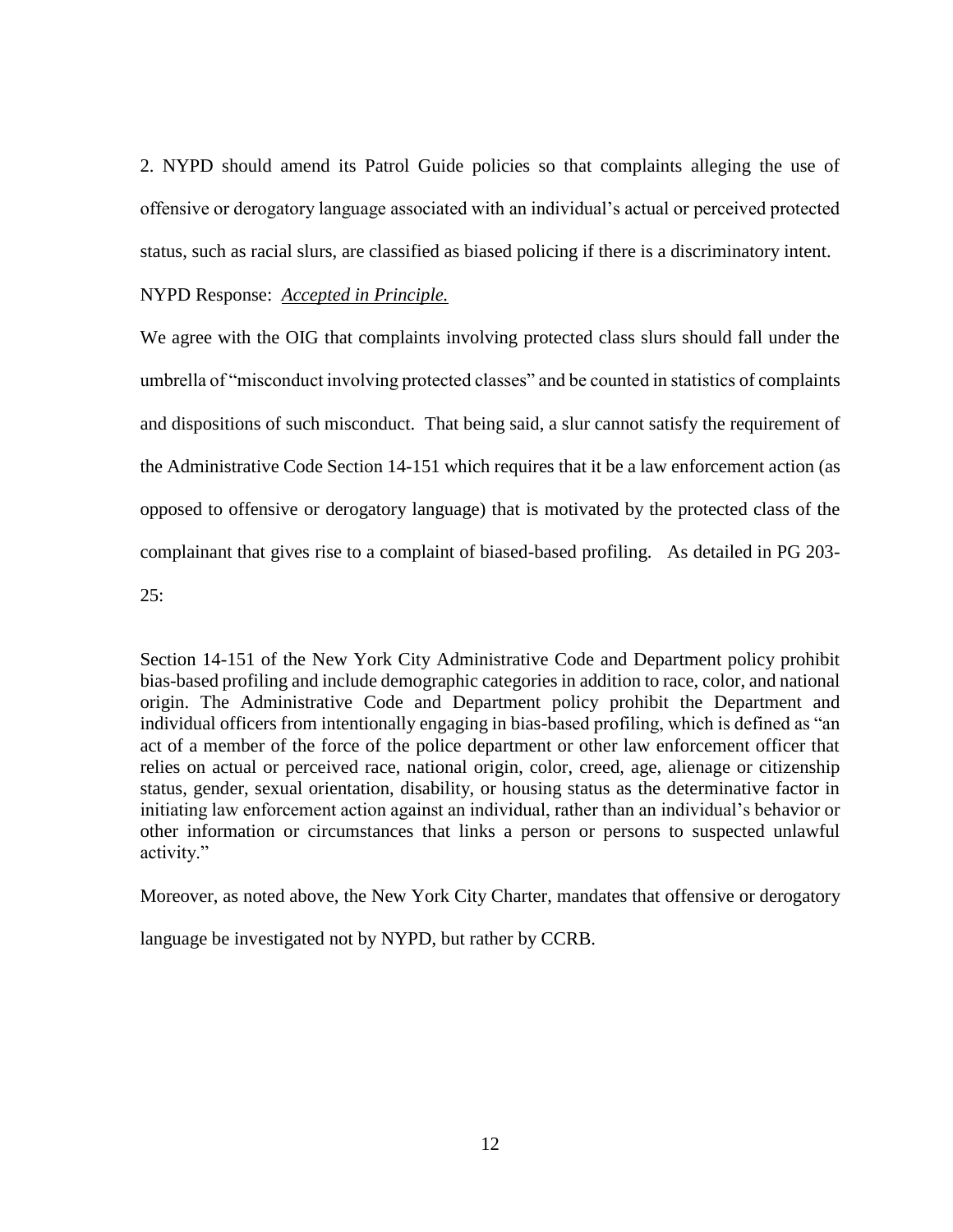#### **B. NYPD Investigative Procedures**

3. NYPD should amend its written investigative procedures related to biased policing so that offensive or derogatory language associated with an individual's actual or perceived protected status, such as an officer's use of racial slurs, is classified, investigated, and adjudicated as a biased policing matter.

#### NYPD Response: *Accepted in Principle.*

As noted above, we agree with the OIG that complaints involving protected class slurs should fall under the umbrella of "misconduct involving protected classes" and be counted in statistics of complaints and dispositions of such misconduct. Yet, the statutory scheme of division of cases between the NYPD and the CCRB does not currently allow for the NYPD to investigate such allegations of misconduct. To the extent that any investigation by CCRB into racial or other protected class slurs uncovers evidence of protected-class profiling, a referral by the CCRB to the NYPD will be made.

4. Consistent with NYPD's investigative training, NYPD should amend its written investigative procedures to document the number of attempts that investigators must make to contact complainants for interviews when investigating biased policing complaints before the case is closed.

#### NYPD Response: *Implemented.*

The Department has amended its investigative guide to reflect the changes and has already implemented this in our training.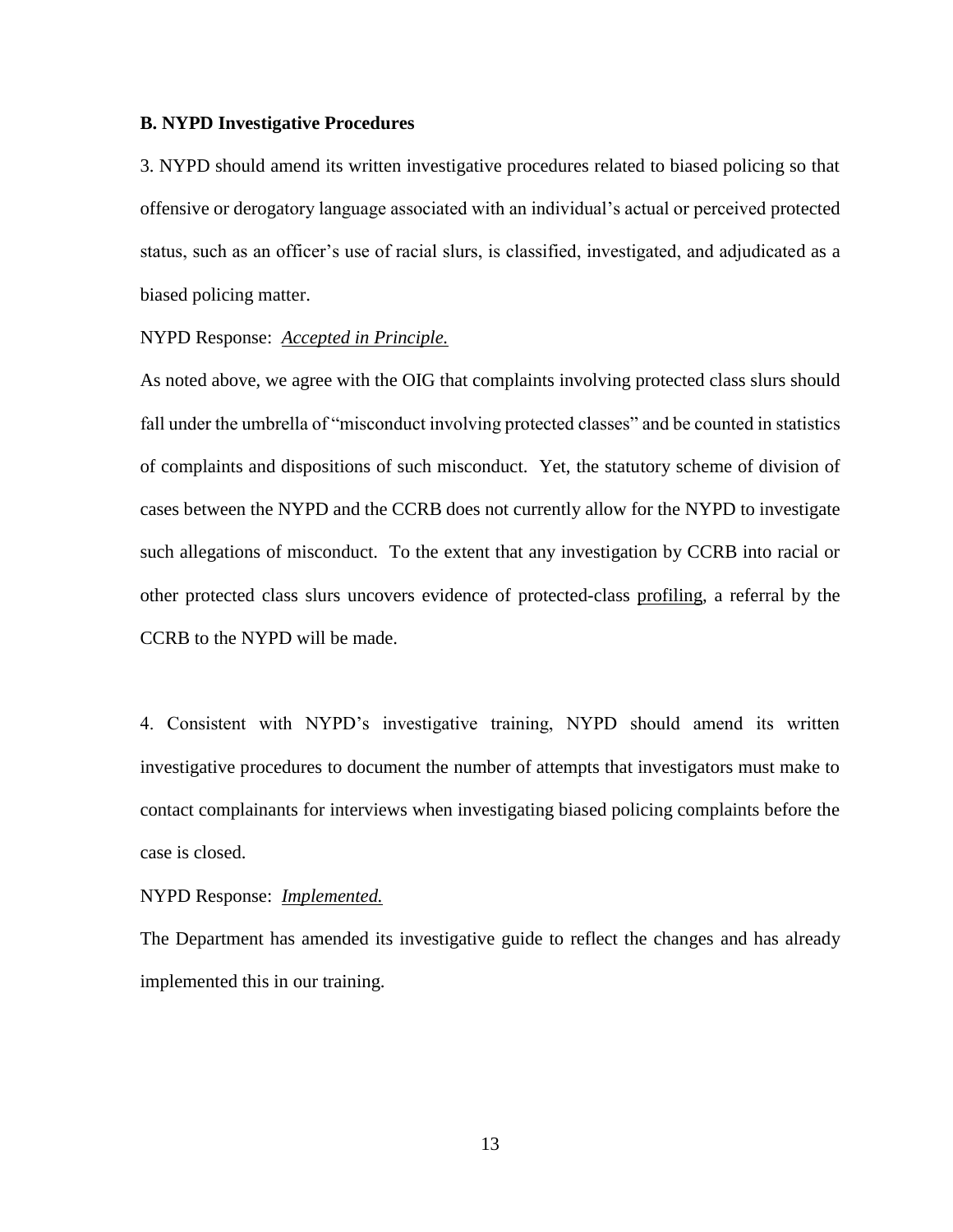5. NYPD should amend its written investigative procedures to require investigators to attempt to interview incarcerated complainants when such complainants are being held at a jail located within the five boroughs of New York City (regardless of whether the jail is managed by NYC Department of Correction, NYS Department of Corrections and Community Supervision, or the Federal Bureau of Prisons).

NYPD Response: *Implemented.*

The Department has amended its investigative guide to reflect the changes and has already implemented this in our training. The amendment points out that an incarcerated complainant's right to counsel will, absent a specific waiver, prevent an interview from proceeding.<sup>22</sup>

6. Consistent with NYPD's investigative training, NYPD should amend its written investigative procedures to state that a guilty status, plea, or conviction does not resolve the issue of whether an officer or a non-uniformed employee engaged in discriminatory conduct, even if the criminal matter and the complaint of biased policing arise from the same set of underlying facts.

NYPD Response: *Implemented.*

The Department has amended its investigative guide to reflect the changes and has already implemented this in our training.

7. NYPD should amend its written investigative procedures to state that a complainant's previous criminal history should not be dispositive of whether a biased policing allegation is

<sup>22</sup> *People v. Burdo*, 91 N.Y.2d 146 (1997).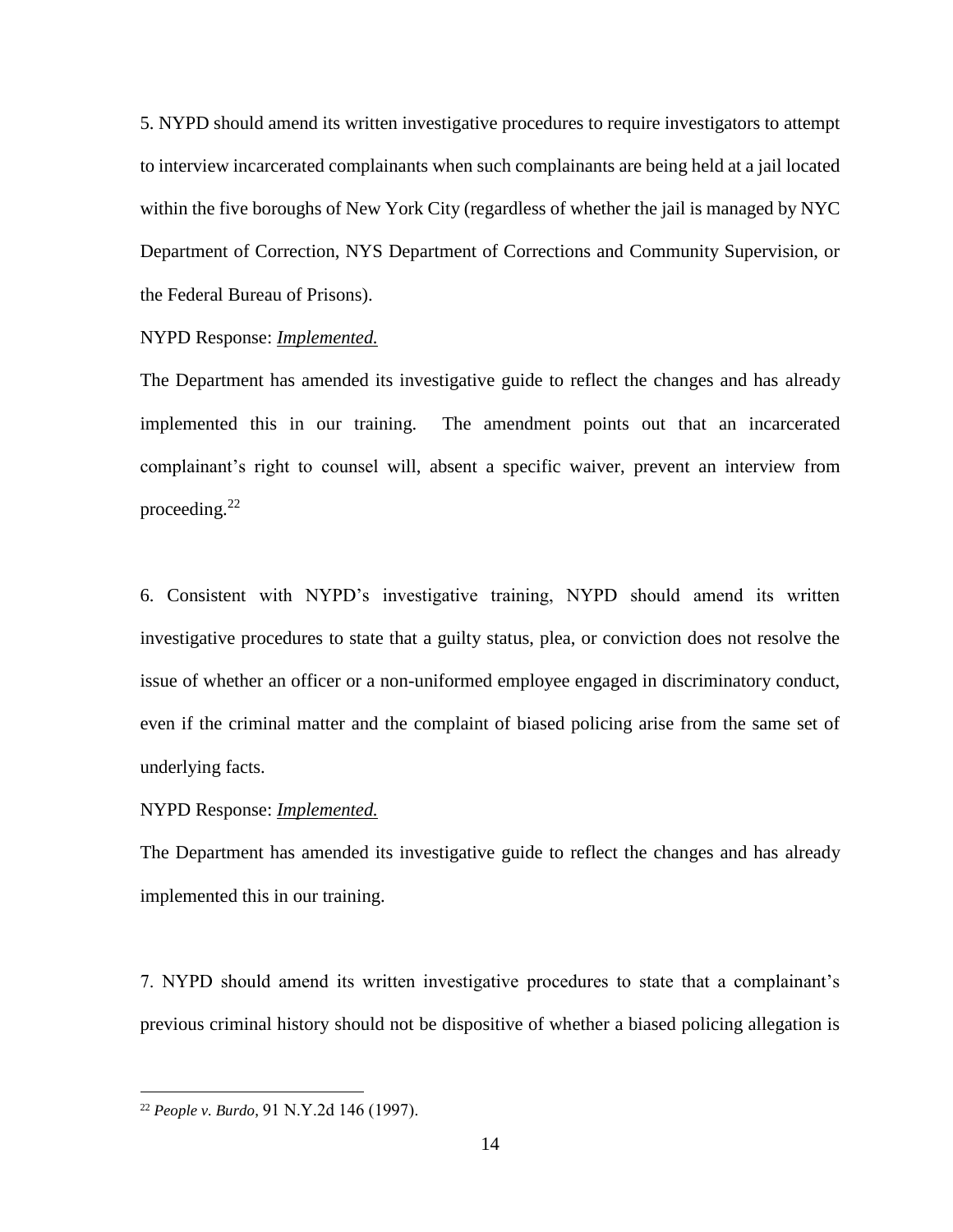substantiated. Where NYPD does regard the complainant's previous criminal history as a factor in a non-substantiation decision, the investigator should articulate how the criminal history impacted the decision and the investigator must still complete a full investigation of the allegation.

NYPD Response: *Implemented.*

The Department has amended its investigative guide to reflect the changes and has already implemented this in our training.

8. Consistent with NYPD's investigative training, the Department should amend its written investigative procedures to state that a subject officer's race/ethnicity or other protected status should not be determinative in deciding whether to substantiate a biased policing allegation, even when the officer (or non-uniformed employee) and complainant identify as members of the same race/ethnicity or other protected group.

NYPD Response: *Implemented.*

The Department has amended its investigative guide to reflect the changes and has already implemented this in our training.

9. NYPD should make records of complaints and investigations of biased policing allegations available to CCHR for analysis and review.

NYPD Response: *Implemented*.

The Department will comply with any appropriate request for closed complaints that come from CCHR.

15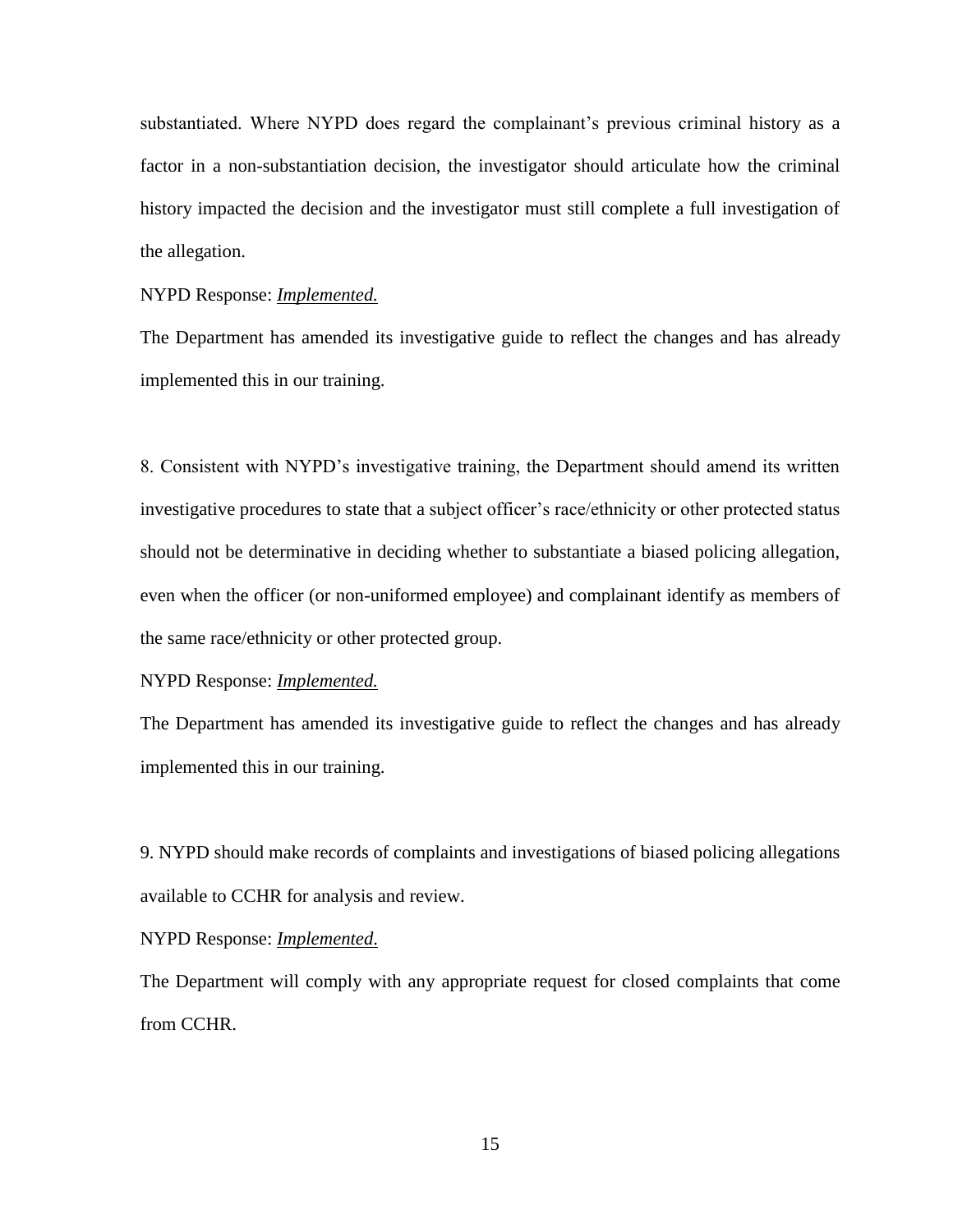### **C. NYPD Investigative Integrity**

10. NYPD investigators should not be assigned investigations of biased policing allegations until they complete the formal "Profiling and Bias-Based Policing" training for investigating such complaints.

#### NYPD Response: *Implemented.*

A Department memo was issued reemphasizing that anyone investigating biased investigation must complete "Profiling and Bias-Based Policing" training prior to investigating such complaints.

11. NYPD should develop a checklist of all the required protocols for investigating allegations of biased policing, such as interviewing complainants and sub-classifying all applicable protected statuses.

#### NYPD Response: *Accepted in Principle.*

The ICMT system already requires documentation of at least three attempts to interview a complainant and sub-classification of all complaints. Similarly, other investigative steps are mandated by ICMT.

12. Investigators should be required to complete and submit to their supervisors the checklist with their case closing reports.

#### NYPD Response: *Accepted in Principle.*

The ICMT system already requires investigators to submit to their supervisors the investigatory steps that were taken to close the case. Supervisors ensure that all mandated tasks have been completed.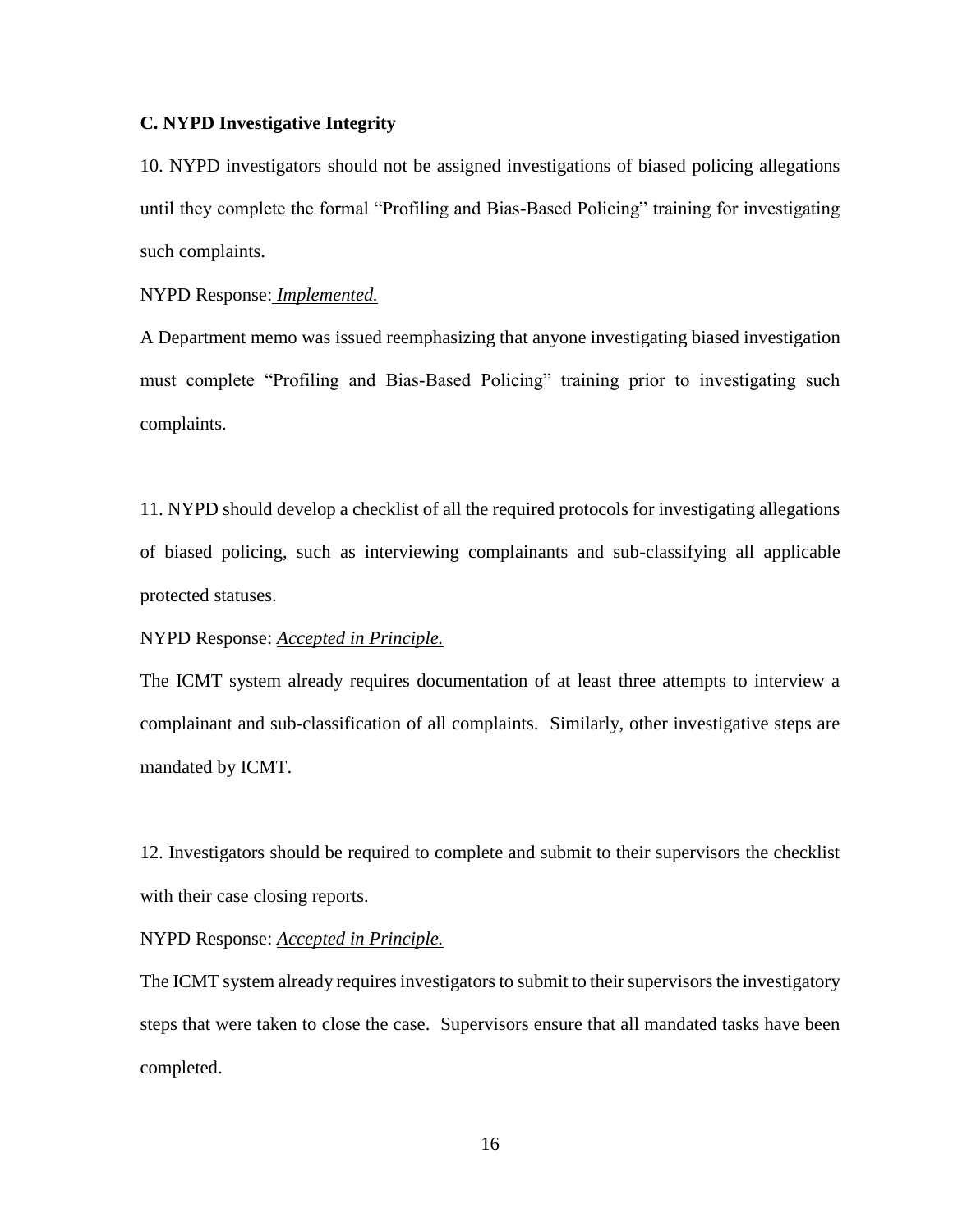13. Deputy Chiefs should receive training and reminders emphasizing that biased policing investigations can only be closed when proper investigative protocols have been followed, unless such protocols were impossible to implement or inapplicable to the particular case.

NYPD Response: *Implemented.*

All Deputy Chiefs who are authorized to approve profiling investigations have been trained and are aware of the need to ensure that all appropriate investigative protocols have been followed in each investigation that they review.

14. With respect to complaints of biased policing, NYPD should ensure that IAB's case management system contains the same controls found in the ICMT system used by NYPD's Bureau/Borough investigators, including controls regarding the requisite number of attempts to contact complainants. This will ensure that the necessary requirements of an investigation are completed prior to the closure of all biased policing cases.

NYPD Response: *Implemented.*

IAB's case management system known as ICMS has the same requirements and controls for protected-class profiling cases as the system used by Borough/Bureau investigators (ICMT). Irrespective of whether a protected-class profiling case is handled by IAB or at the Borough or Bureau level, all necessary requirements of the investigation are mandated by the system to be completed.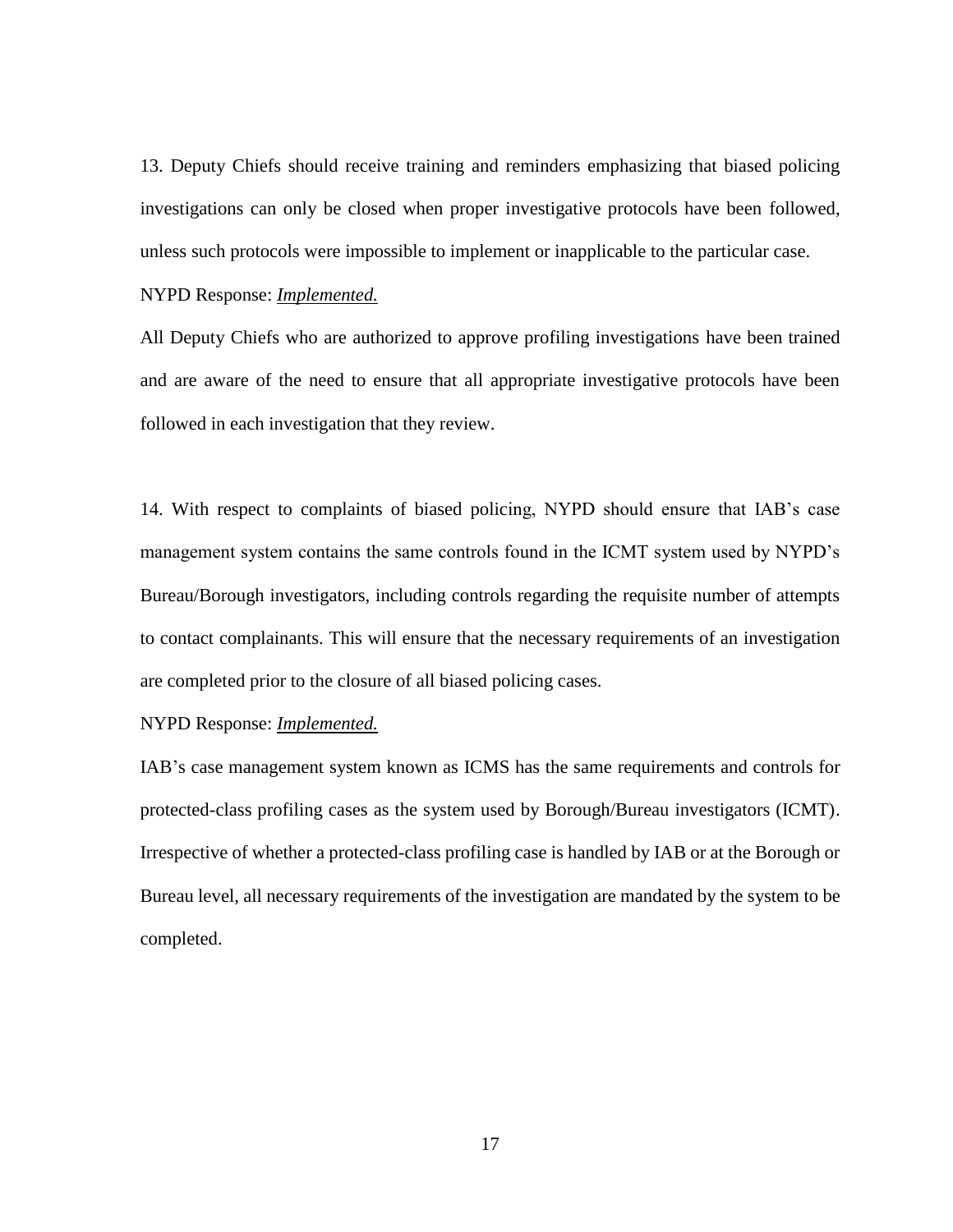### **D. NYPD Mediation**

15. NYPD should develop and implement a pilot mediation program for some biased policing complaints. As part of that program, NYPD should develop criteria for referring to mediation cases involving both uniformed and non-uniformed members.

NYPD Response: *Accepted in principle.*

The Department is in the process of designing appropriate mediation protocols and has consulted with the CCRB and the CCHR to determine the extent to which their existing protocols may be utilized as a model.

#### **E. NYPD Early Intervention**

16. NYPD's RAILS should be expanded to capture unsubstantiated biased policing allegations involving both uniformed and non-uniformed members.

NYPD Response: *Accepted in principle.*

RAILS, by design, deals only with uniformed personnel. Allegations against non-uniformed members of the service are tracked through other systems. RAILS does, in fact, capture unsubstantiated biased policing allegations involving uniformed members.

17. NYPD's Performance Monitoring Program should develop monitoring criteria to include officers and non-uniformed employees who are the subject of biased policing complaints, regardless of substantiation, modeled on the metrics currently in use for excessive force complaints.

NYPD Response: *Accepted in principle.*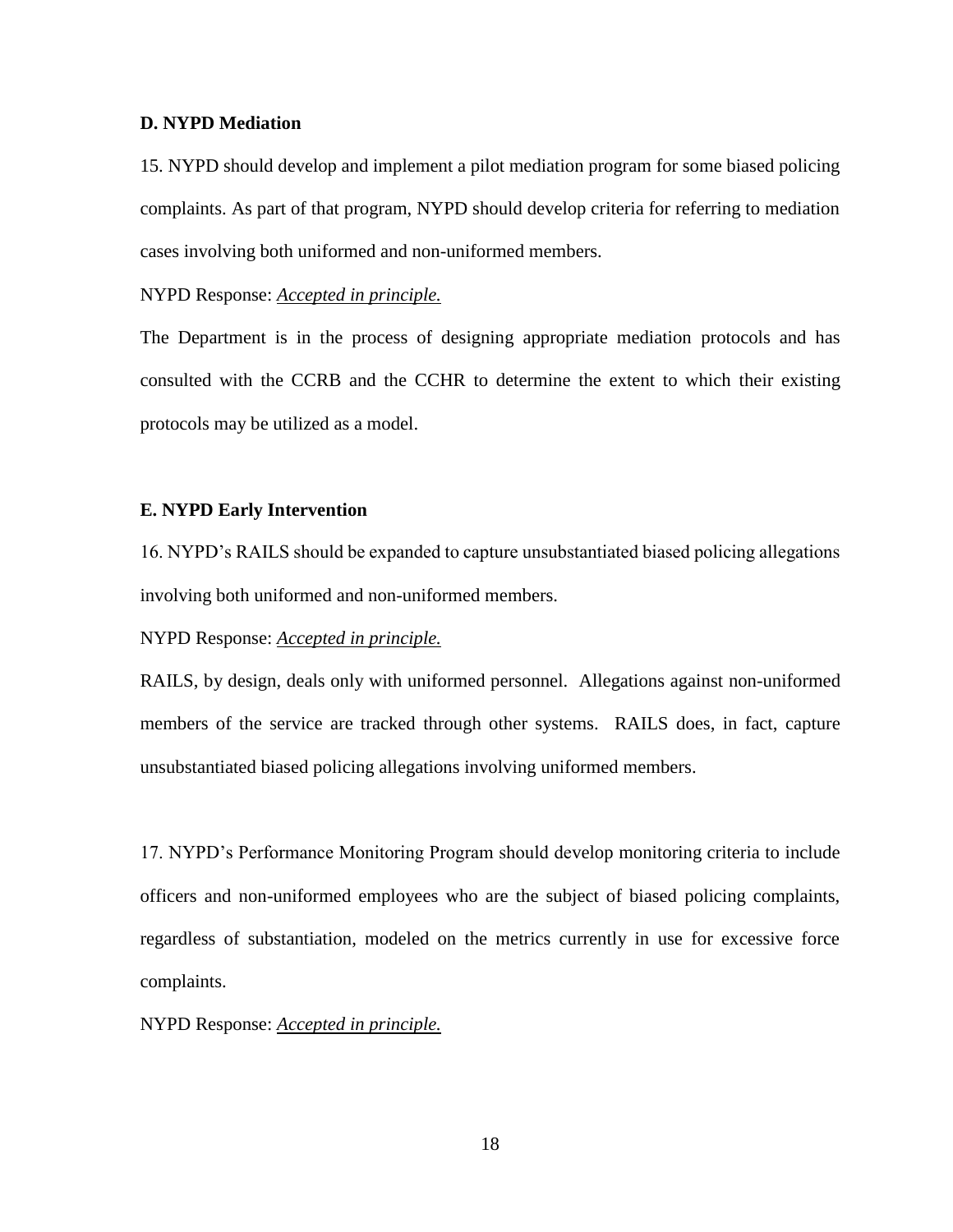The Department is in the process of implementing a protocol whereby any uniformed member or civilian member (Traffic Agent, School Safety Agent) will be reviewed for potential nondisciplinary, early intervention upon receipt of two (2) or more complaints of biased policing or offensive language involving protected class slurs.

### **F. NYPD Transparency**

18. NYPD should develop written materials to educate the public about what biased policing is and how members of the public can file biased policing complaints. This information should be conspicuously visible on NYPD's website and in other locations where such information would be readily available to the public.

#### NYPD Response: *Accepted in Principle.*

While the policy defining biased policing is on the NYPD's website and information about how to file a complaint is publicly available in every precinct, NYPD will explore making the information more prominent and more easily accessible.

19. NYPD should publish statistics for the public as part of an annual report covering biased policing. These statistics should, at a minimum, include a breakdown of the following: (i) the subject officer's uniformed versus non-uniformed status, bureau or unit assignment, gender, race/ethnicity, age, and length of service to the Department; (ii) the self-reported demographics (race/ethnicity, sex, age, etc.) of complainants; (iii) the types of police encounters that resulted in complaints of biased policing; (iv) the number of biased policing complaints initiated by borough and precinct; (v) the discriminatory policing conduct alleged; (vi) the subclassifications and outcomes of such complaints; and (vii) the status of the Department's efforts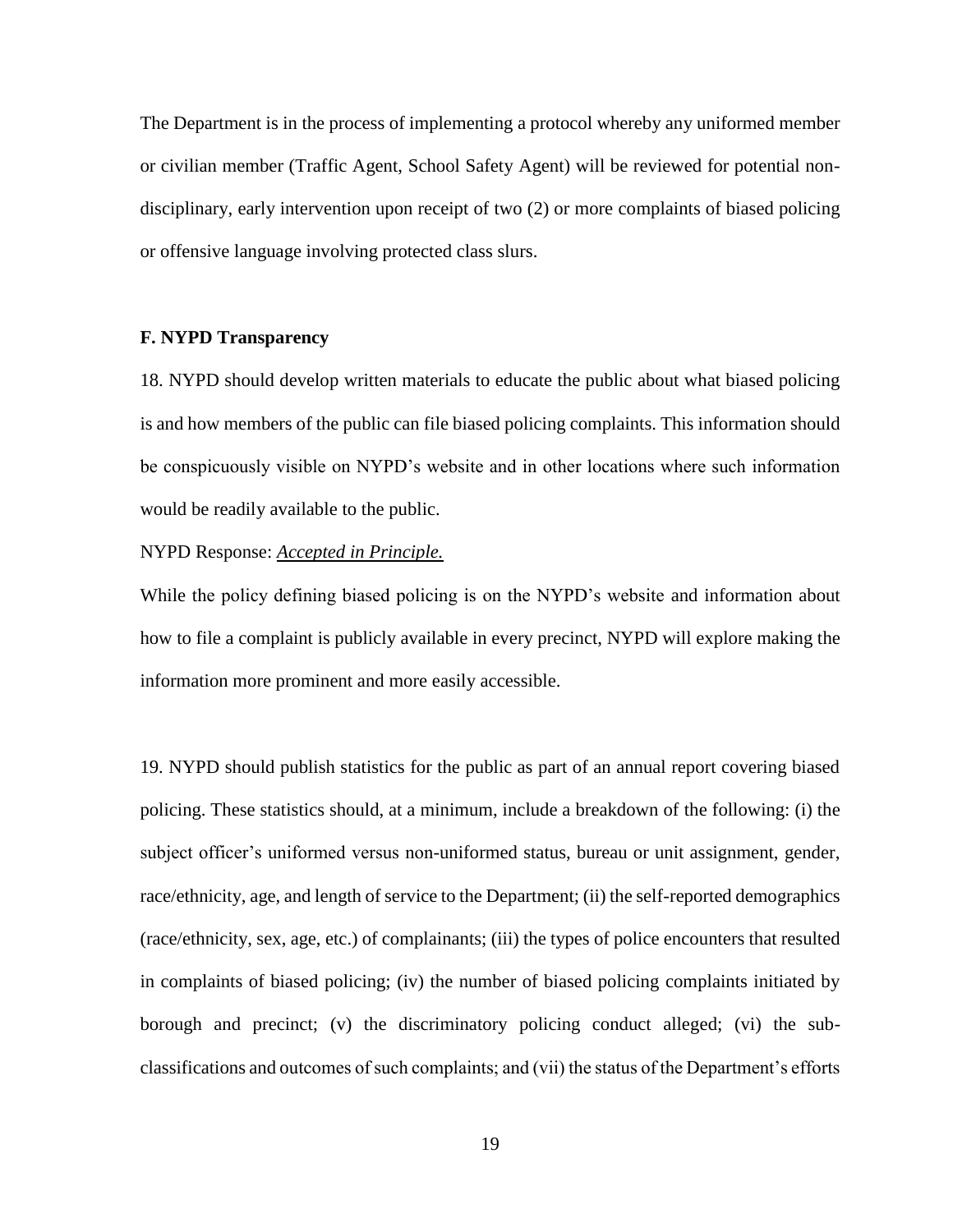to prevent biased policing. This information should be conspicuously visible on NYPD's website and in other locations where such information would be readily available to the public.

#### NYPD Response: *Under Consideration.*

The Department is currently determining whether or not to adopt this recommendation.

### **G. Other Agencies**

20. CCRB should add all the protected statuses, such as "National Origin," "Color," "Age," "Alienage," "Citizenship Status," and "Housing Status" as outlined in § 14-151 of the NYC Administrative Code and § 203-25 of NYPD's Patrol Guide, to the sub-classifications of its Offensive Language category.

NYPD Response: *Not Applicable to NYPD.*

21. CCRB should adopt a policy to classify and investigate allegations of biased policing by uniformed members of NYPD under its Abuse of Authority jurisdiction instead of referring such allegations to IAB for investigation. Consistent with this new authority, CCRB should request additional resources from the City to take on this new responsibility if the agency can demonstrate that more resources are necessary.

NYPD Response: *Not Applicable to NYPD.*

22. City agencies that handle biased policing complaints (NYPD, CCRB, CCHR) should convene within the next four months to address the findings and recommendations in OIG-NYPD's investigation. This would, for example, include developing standard categories and definitions for how these complaints are grouped and sub-classified.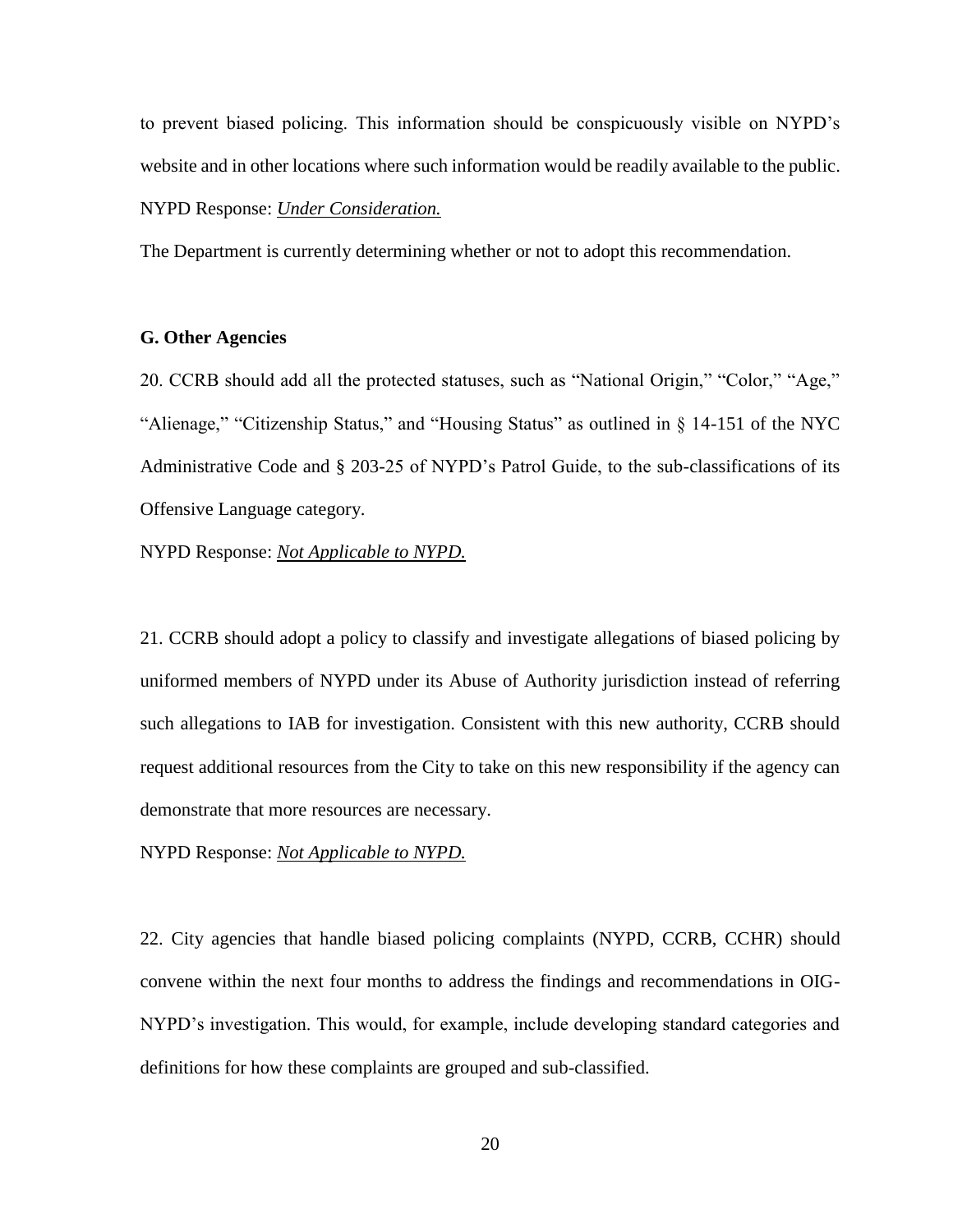### NYPD Response: *Implemented.*

The NYPD has met with the other city agencies cited in OIG's Report.

23. NYPD, CCRB, and CCHR should develop protocols and procedures to share data and information on biased policing complaints on a regular basis. To the extent that implementing this Report's recommendations would require CCRB or CCHR to have prompt access to NYPD records (e.g., case files, data, body-worn camera video, etc.), protocols should be established so that NYPD will commit itself to providing such access to these agencies.

NYPD Response: *Accepted in principle.*

NYPD is working with both CCRB and CCHR relative to the establishment of such protocols.

### **Conclusion**

The Report found areas of potential improvement in the Department's procedures, training, and investigations of biased policing complaints. The NYPD agrees with many of the recommendations in the Report, has already acted on several of these recommendations and will continue to work in collaboration with all our partners and stakeholders, including the OIG to implement others. Our goal is to build the public's confidence in and support for policing by ensuring that we conduct all enforcement activities in an unbiased manner.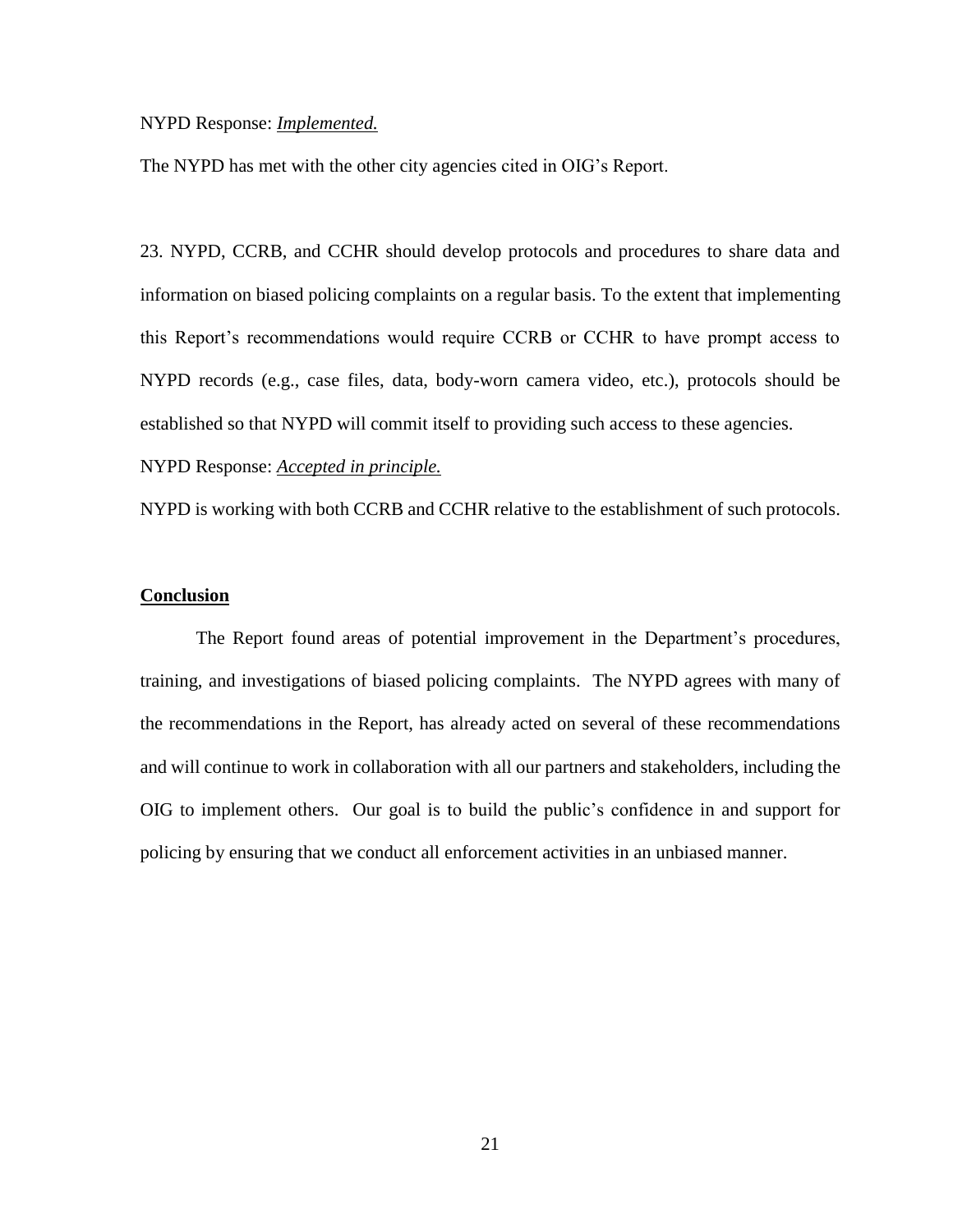The Department again thanks the OIG for their thoughtful assessment of the Department's investigations, policies, and training in connection with racial profiling and biased policing. We will continue our mission to protect the people of this city in partnership with the community by promoting and engaging only in constitutionally sound policing practices.

Respectfully submitted,

Jeffrey Schlanger Deputy Commissioner Risk Management Bureau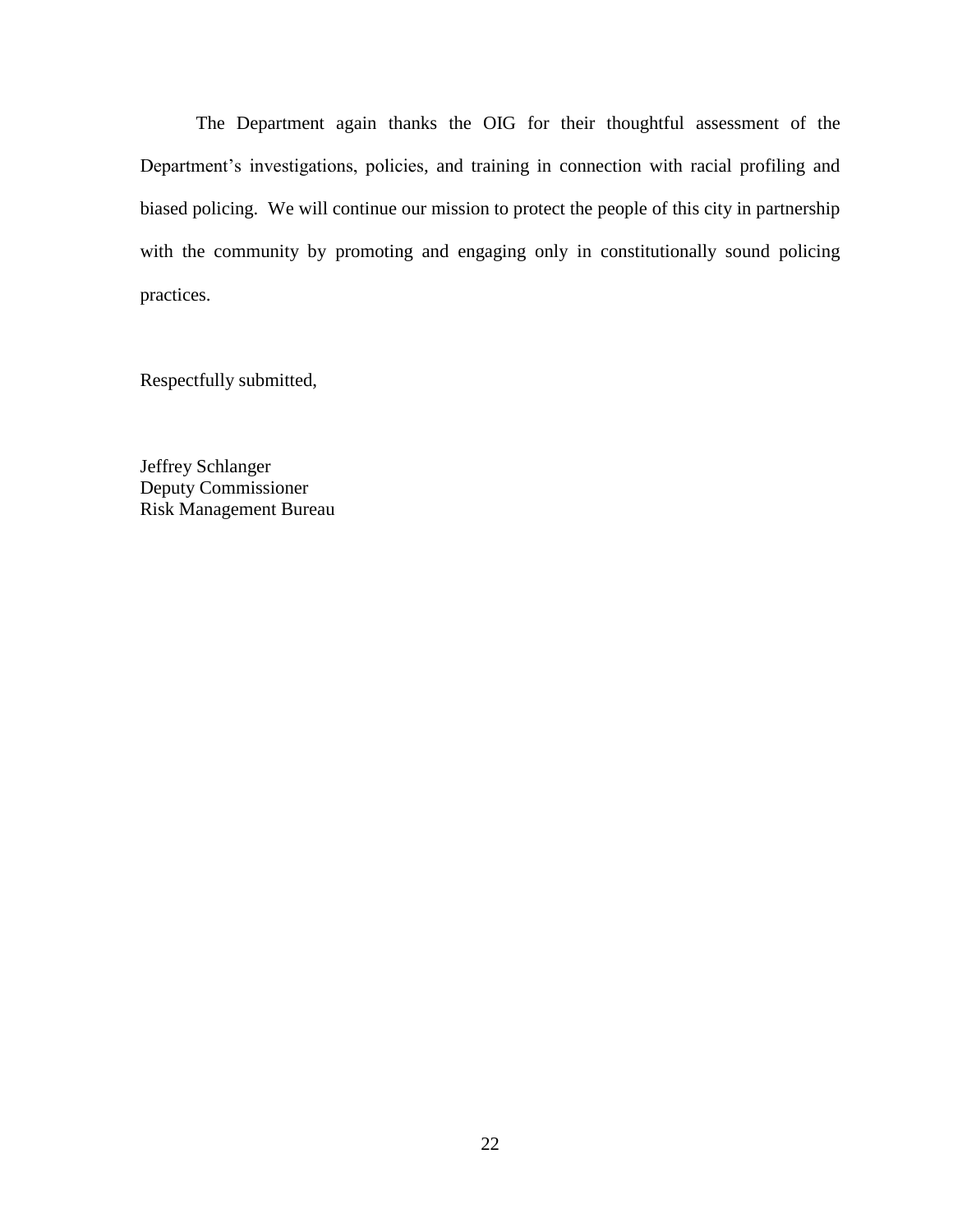### APPENDIX

The Department thanks and welcomes the OIG's review of our investigative practices in regards to biased policing complaints. Nonetheless, we believe that the highlighting of cases based on an incomplete review of the entire investigative file, and a failure to indicate that such cases were, in fact, appropriately investigated with appropriate dispositions reached, is not helpful. We reiterate that each complaint was fully and properly investigated and an appropriate disposition reached based on the facts and applicable standards of proof. A synopsis of the investigations and rationale for the dispositions reached appear below.

### **Allegation 1:**

*A female complainant alleged that her Black husband was racially profiled when two NYPD officers blocked his parked Bentley vehicle so they could verify his disability placard. The two officers were unable to determine whether the placard was valid, but one of the officers wrote the husband a ticket for littering based on a discarded cigarette on the sidewalk. The complainant also alleged that one of the officers directed a racial slur at her husband and that the officer assumed the placard was invalid because her husband "look[ed] fine."*

### **Synopsis:**

The subject officers in this investigation were assigned to address conditions in the area such as illegal parking. The officers had previously issued the complainant's husband a parking ticket for double parking his vehicle, had knowledge of his extensive arrest history, including criminal possession of a firearm, and had seen him on multiple occasions without any physical disabilities. On the date of the incident, the officers observed complainant's husband's vehicle parked in a parking spot reserved for people with disabilities with a parking placard for people with disabilities. While one of the subject officers was on the phone and on hold with an agency to verify the parking placard, the complainant's husband refused to answer any questions about the placard and committed littering by throwing a cigarette butt on the ground. The subject officers issued him a summons for littering and officers ceased further investigation into the parking placard. The investigation exonerated the officers relative to allegations regarding the lawfulness of the summons itself, finding that the officers' actions were lawful and proper. The protected-class slur allegation was referred by NYPD to CCRB for investigation. The racial profiling allegation was unfounded as there was no evidence that the motive or intent on the officer's part in issuing the summons was based on the complainant's protected class.

# **Allegation 2:**

*A complainant who was working as a store clerk alleged that he was falsely arrested after a confrontation outside his store during which a man pulled out a screwdriver. The clerk stated that he believed the man would attempt to rob the store, so the clerk went back inside. Shortly after, the police arrived and arrested the clerk on suspicion of wielding a knife. While no knife was found, the clerk was arrested for possession of a gram of marijuana. The clerk alleged that during the arrest, one of the officers made an offensive statement based on the clerk's apparent religion.*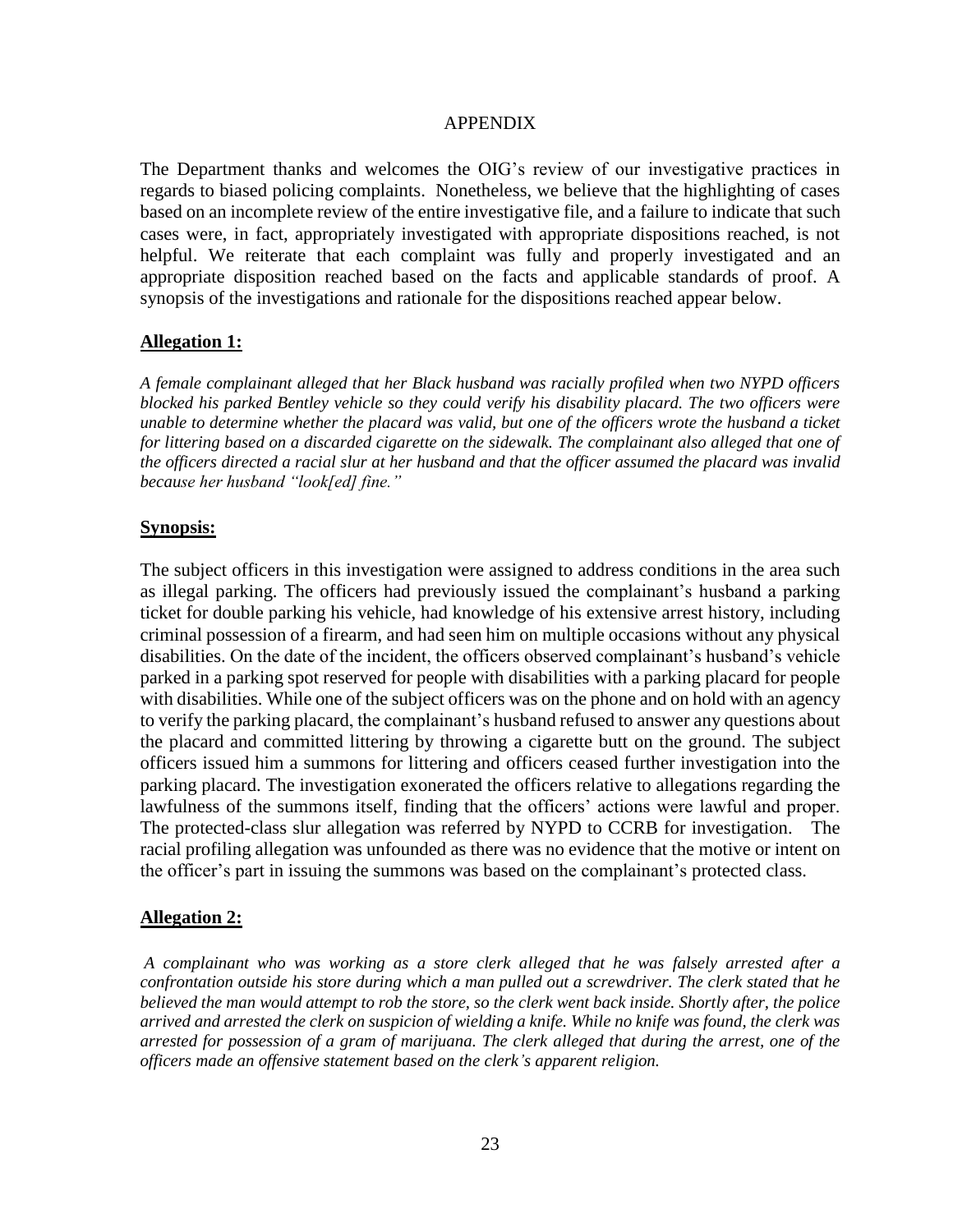#### **Synopsis:**

The subject officers responded to a 911 call by a female caller stating that there were two males who were pushing each other on the sidewalk. The female caller also gave a detailed description of the complainant as a man wearing a purple shirt and cargo shorts and that he was threatening the other male with a four-inch blade. Upon arrival of the subject officers, the female caller positively identified the complainant. While searching the complainant for the knife, the officers recovered marijuana from the complainant. The officers denied the allegations of bias policing made by the complainant and the female caller informed the investigating officer that the subject officers did not make any disparaging comments regarding the complainant's protected class status on the scene. The officers were exonerated of allegations of unlawful arrest and unlawful search of a person because the investigation showed that the officers responded to a 911 call, arrested the complainant after a positive show-up with the female caller who observed him with a knife, and searched him for the observed knife. The allegation regarding racial profiling was unsubstantiated as there was evidence that the subject officer based the arrest of the complainant on the female caller's positive identification of the complainant and not on any protected class. The allegation regarding offensive language was referred to CCRB and all allegations were closed due to the complainant being uncooperative. It should be noted that in addition to the subject officer's denial of the alleged statement, no one heard the alleged remark, including the female caller who was on the scene.

### **Allegation 3:**

*A female complainant was informed by her 15-year-old son that while on his way to school, an officer "pulled up alongside him, threw him up against a car, handcuffed him," and brought him to the police station. According to the complainant, the officer claimed that her son "was observed on camera stealing [55 dollars] from a [restaurant]" and that the officer "wanted to know a little more about [the boy's] background… and a little more about Romanian Gypsies." The complainant alleged that while at the police station, the officer said, "they are all Gypsies, and you know what I do with Gypsies? I put all Gypsies in jail."* 

### **Synopsis:**

As part of an ongoing investigation, the subject officer reviewed a surveillance video from a restaurant which showed the complainant directing her son to steal \$55 in cash left on a table from another paying customer. After reviewing the video, the subject officer apprehended the complainant's son and interviewed the complainant's son with his grandmother's permissions and Miranda waiver. The complainant's son stated that he stole \$55 per his mother's directions and gave the complainant the stolen money. The subject officer advised complainant's son that severity of charges will change once he turns 16 years old and that he should try to stay out of trouble. The complainant learned of this arrest from her sister-in-law while she was incarcerated at Rose M. Singer Correctional Facility on another matter and reported the incident. The complainant was interviewed at the correctional facility by the investigating officers for this investigation. The subject officer denied making any disparaging comments as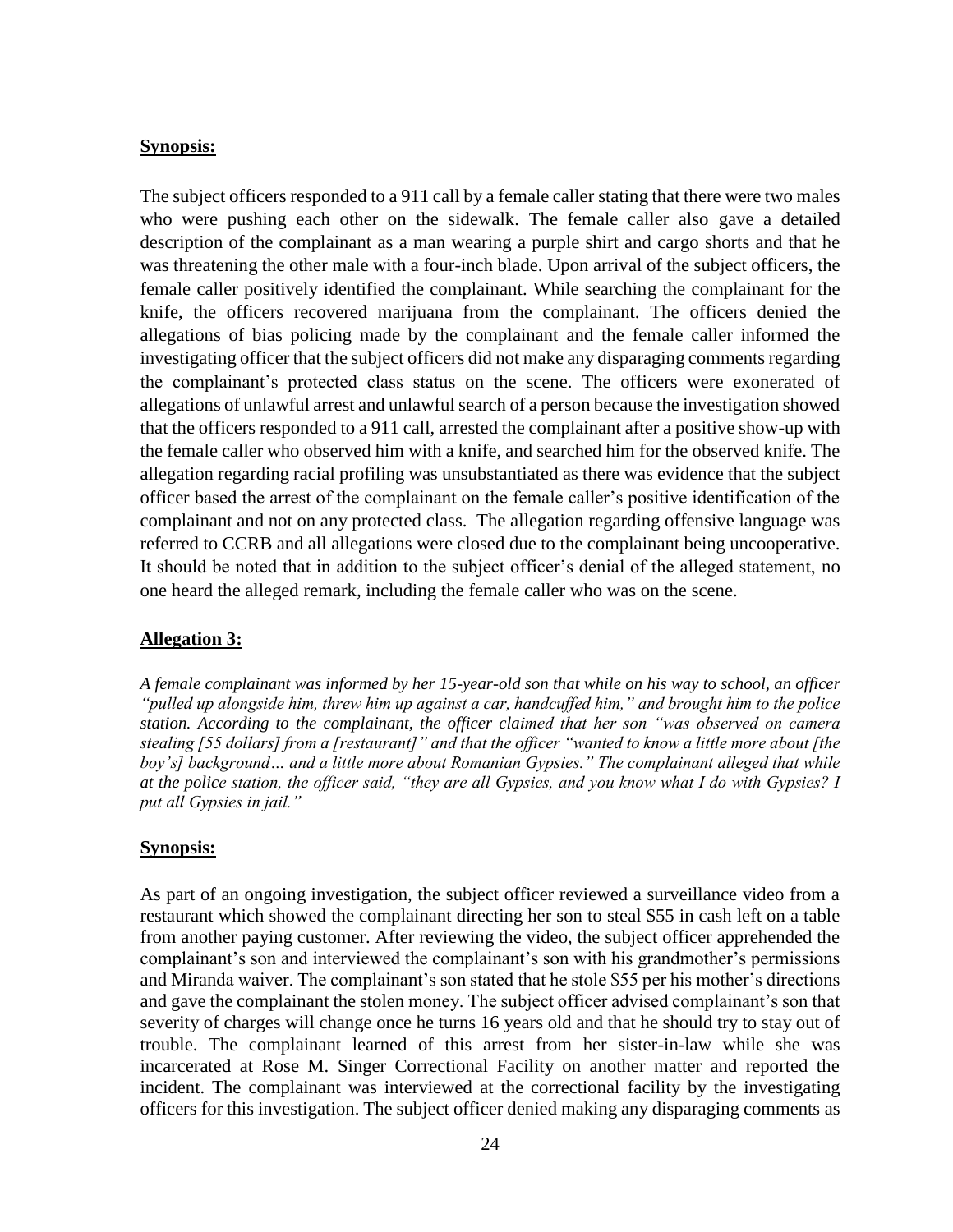alleged in the allegation. The investigating officer also reviewed said surveillance video and it clearly showed the complainant directing her son to remove the money from the table. The allegations regarding offensive language and abuse of authority were referred to CCRB and both allegations were closed as the complaint was withdrawn. The subject officer was exonerated from the allegation regarding unlawful arrest because the investigation found that probable cause was established. The racial profiling allegation was unfounded because there was evidence which showed that the motivation for the arrest was a complaint regarding the theft of the \$55 not the complainant's protected class.

# **Allegation 4:**

*A male complainant was awoken by two police officers after falling asleep inside a building. The man said that he apologized to the officers, who then "pushed him against a wall" and made offensive remarks relative to the national origin and ethnicity of the complainant.*

### **Synopsis:**

The male complainant called the IAB Command Center to report that while he was sleeping in a building in Queens, the officers woke him up and removed him. The complainant was unable to provide additional details as to the location of the incident or description of the officers involved in the allegation other than that one officer was White and the other officer was Italian or possibly American with dark hair. The investigator indicated that the male complainant sounded highly intoxicated and was offered medical attention, which the complainant declined. Subsequent efforts to reach the complainant were unsuccessful. The allegations regarding offensive language was referred to CCRB and the allegations were closed due to complainant being unavailable. The profiling allegation was unsubstantiated as there was insufficient evidence to clearly prove or disprove allegations.

# **Allegation 5:**

*A complainant alleged that an officer "regularly harasses him and his friends" and occasionally places them under arrest "for no reason." According to the complainant, the officer also told the complainant and his friends to "go back to Africa."* 

### **Synopsis:**

The complainant walked into the CCRB and provided a vague description of an unidentified officer that made the comment in the allegation on an unknown date. The complainant also stated that said officer regularly harassed and arrested him and his friends for no reason. The complainant did not provide any additional details or contact information for himself. The investigator sent certified letters to the complainant's last known address and attempted phone calls, but was unable to connect with the complainant. The letters sent were returned by the post office, unopened and returned as undeliverable. With a lack of a valid address, a home visit could not be conducted. This extensive search revealed that the location of the alleged harassment is where multiple officers arrested the complainant for selling products unlawfully without a vendor's license multiple times in the past. While all reasonable efforts were made